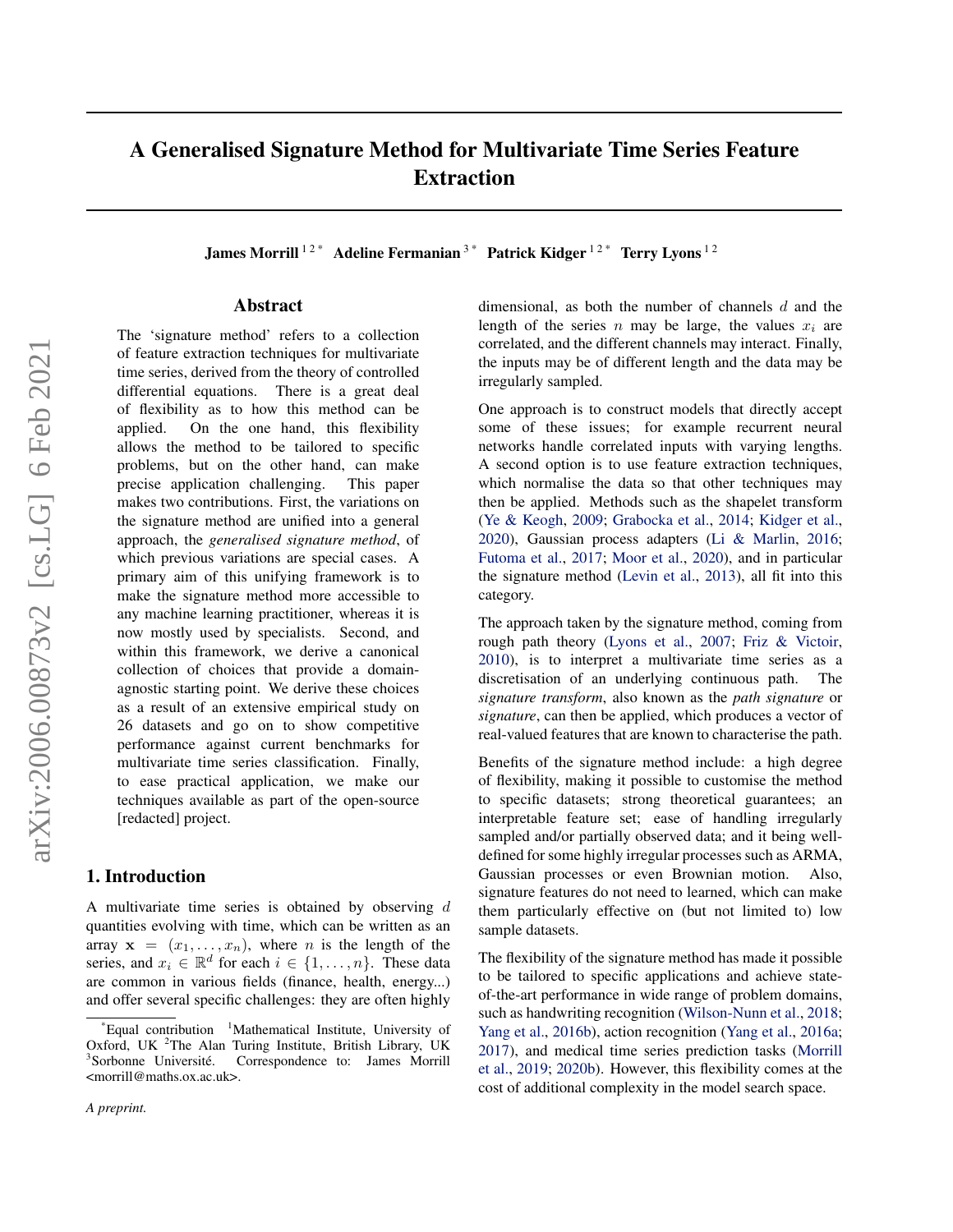<span id="page-1-0"></span>

Figure 1. Geometric depiction of the depth-2 signature and log-signature. The depth-1 term of both transforms equate to the displacements of the path over the interval in each coordinate, these being  $\Delta X^{1,2}$ . Left: The signature. Depth-2 terms  $S^{(1,2)}$ ,  $S^{(2,1)}$ correspond to the areas of the blue and orange regions respectively. **Right:** The log-signature. Only one depth-2 term which is given by the signed area  $A_+ - A_-$ . This is known as the *Lévy area* of the path.

To the best of our knowledge, no comprehensive studies exist that collate and combine the most common method variations found in the literature and assemble them under a common mathematical framework. Additionally, no baseline signature model has ever been tested against other time series classification baselines. Our goal will be to address both of these issues, alongside the development of an open source implementation, so as to make the methods more accessible to a wider audience.

Contributions We introduce a *generalised signature method* that contains the many existing variations as special cases. In doing so we are able to understand their conceptual groupings into what we term *augmentations*, *windows*, *transforms* and *rescalings*. This involves a comprehensive review of the existing variations across the literature. By understanding their commonality, we are then able to combine different variations, and propose new options that fit into this framework.

We go on to examine which choices within this framework are most important to success by performing an extensive empirical study across 26 datasets. To the best of our knowledge this is the first study of this type.

In doing so, we are then able to produce a canonical signature pipeline. This represents a domain agnostic starting point that may then be adapted for the task at hand. We show that the performance of this canonical pipeline is comparable to current state-of-the-art classifiers for multivariate time series classification, including deep recurrent and convolutional neural networks. This has led to the implementation of this generalised approach in the open source [redacted] package.

#### 2. Context

#### 2.1. Background theory

We begin with a few mathematical definitions necessary throughout the article.

**Definition 1.** Let  $d \in \mathbb{N}$ , we denote the space of time series over  $\mathbb{R}^d$  as

$$
\mathcal{S}(\mathbb{R}^d) = \{(x_1, \ldots, x_n) \, | \, x_i \in \mathbb{R}^d, n \in \mathbb{N}, n \ge 1\}.
$$

If  $d = 1$ , then x is a univariate time series, whereas if  $d > 1$ , x is a multivariate time series. Given  $x =$  $(x_1, \ldots, x_n) \in \mathcal{S}(\mathbb{R}^d)$ , *n* is called the length of **x** and *d* its dimension or number of channels. We assume that in addition to the array of values  $\mathbf{x} \in \mathcal{S}(\mathbb{R}^d)$ , we have access to a vector of increasing time stamps  $\mathbf{t} = (t_1, \ldots, t_n)$ . If the data is regularly sampled, then  $t$  can be set to  $t =$  $(1, \ldots, n)$ , which will often be the case.

We consider a *dataset* to be a collection of such samples. Note that the time stamps t for each sample may be different, and the sample lengths  $n$  can vary. That is, we accept varying length and irregular sampling without modification. We are now in a position to define the signature of a time series.

**Definition 2.** Let  $\mathbf{x} \in \mathcal{S}(\mathbb{R}^d)$  and  $\mathbf{t} = (t_1, \ldots, t_n)$  its associated timestamps. Let  $X = (X_t^1, \dots, X_t^d)_{t \in [t_1, t_n]}$ be a piecewise linear interpolation of  $x$  such that for any  $i \in \{1, \ldots, n\}, X_{t_i} = x_i$ . Then the depth-N signature transform of x is the vector defined by

$$
SigN(x) = (\{S(x)(i)\}_{i=1}^{d}, \n\{S(x)(i,j)\}_{i,j=1}^{d}, \n..., \n\{S(x)(i1,...,iN)\}_{i1,...,iN=1) \in \mathbb{R}^{\frac{d^{N+1}-1}{d-1}} \}
$$

where for any  $(i_1, ..., i_k) \in \{1, ..., d\}^k$ ,

$$
S(\mathbf{x})^{(i_1,\ldots,i_k)} = \int \ldots \int \ldots \int dX_{u_1}^{i_1} \ldots dX_{u_k}^{i_k} \in \mathbb{R}.
$$
  

$$
t_1 \leq u_1 < \cdots < u_k \leq t_n
$$

While this definition may seem somewhat technical, there are several intuitions that can be made with regard to the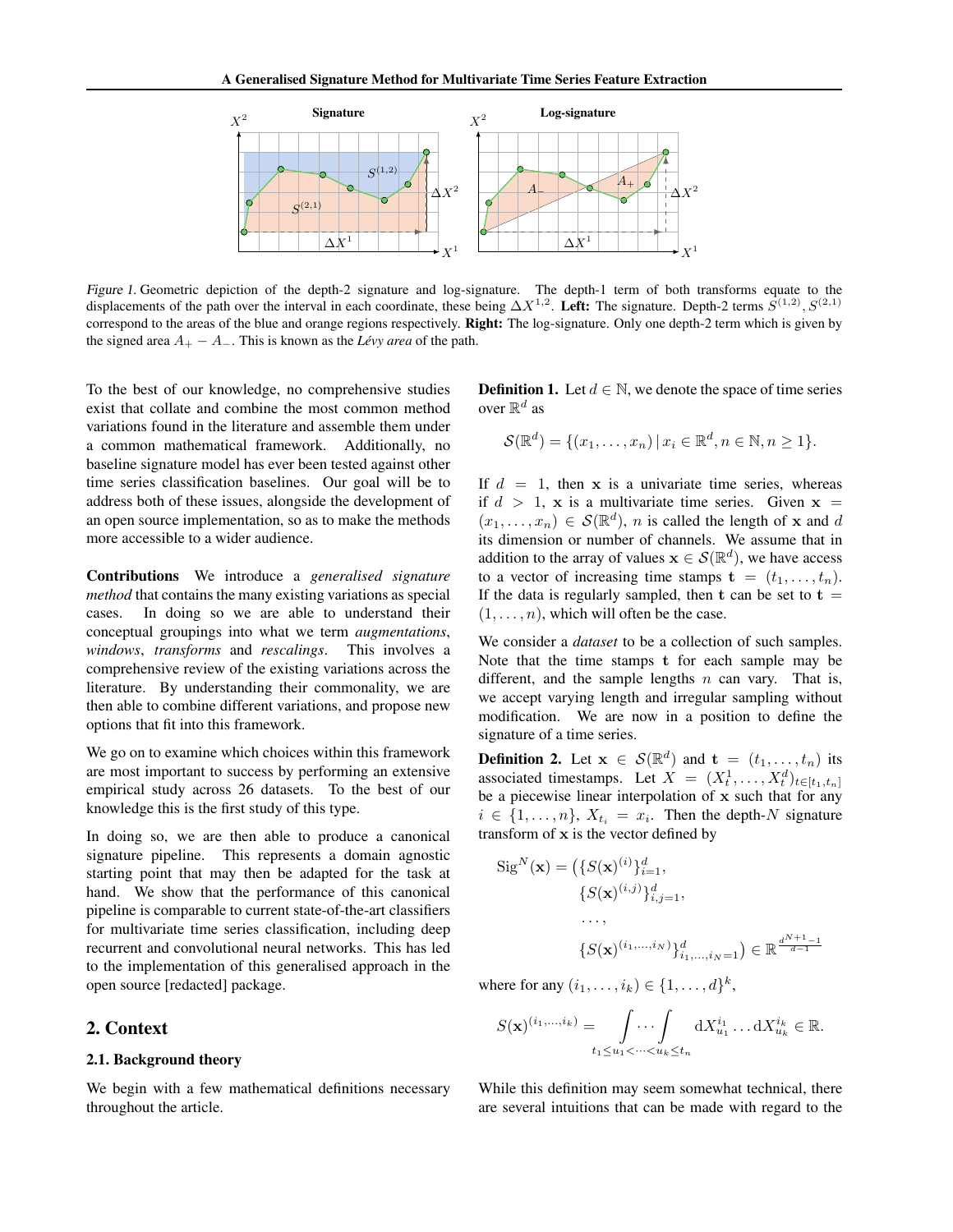signature features. We present a geometric interpretation of the first two levels of the signature and log-signature in Figure [1.](#page-1-0) The depth-1 terms,  $S(\mathbf{x})^{(i)}$ , equate to the displacement of the path over the interval in the ith coordinate, denoted by  $\Delta X^i$  in Figure [1.](#page-1-0) The depth-2 terms,  $S(\mathbf{x})^{(i,j)}$ , have interpretations in areas generated over the interval.

From a statistical point of view, the signature can be thought of as the equivalent of a moment-generating function for time series. Let  $Z$  be a random variable, then the moment-generating function of  $Z$  is the function

$$
t\mapsto \mathbb{E}[e^{tz}]=\sum_{k=0}^\infty \frac{t^k}{k!}\mathbb{E}[Z^k]
$$

and, if well-defined, it characterizes the distribution of  $Z$ . Assume that  $X$  is a random time series (that is a stochastic process), its signature now has the same properties as a moment-generating function: the powers of Z are replaced by integrals of products of coordinates and [Chevyrev & Lyons](#page-8-0) [\(2016\)](#page-8-0) show that the expected signature characterizes the law of X.

Moreover, we have the following two properties that make the signature a good feature set in a machine-learning context—precise statements may be found in [Bonnier et al.](#page-8-0) [\(2019,](#page-8-0) Appendix A).

**Uniqueness** Hambly  $\&$  Lyons [\(2010\)](#page-8-0) show that under mild assumptions, the full collection of features  $\text{Sig}(\mathbf{x}) =$  $\lim_{N\to\infty}$  Sig<sup>N</sup>(**x**) uniquely determines **x** up to translations and reparametrizations.

Universal nonlinearity Linear functionals on the signature are dense in the set of functions on x. Suppose we wish to learn the function  $f$  that maps data x to labels  $y$ , the universal nonlinearity property states that, under some assumptions, for any  $\varepsilon > 0$ , there exists a linear function  $L$  such that

$$
||f(\mathbf{x}) - L(Sig(\mathbf{x}))|| \le \varepsilon.
$$
 (1)

Note that contrary to Fourier or wavelet basis, signatures provide a natural basis for functions of the time series rather than for the time series itself—equation 1 concerns  $f(\mathbf{x})$  and not x. In the context of time series classification this shift of perspective is particularly well-suited since the object of interest is not the time series itself but its link to a label.

From a computational point of view, computing the depth-N signature of a time series  $\mathbf{x} \in \mathcal{S}(\mathbb{R}^d)$  of length n has a complexity of  $O(nd^N)$ , which can be done with high performance software [\(Reizenstein & Graham,](#page-9-0) [2018;](#page-9-0) [Kidger & Lyons,](#page-8-0) [2020\)](#page-8-0). The size of the depth- $N$  signature

is  $\left(\frac{d^{N+1}-1}{d-1}\right)$  so the memory cost is independent of the series length  $n$ , which is a huge advantage when dealing with high frequency time series. Note that small values of N already show a good performance—for example  $N = 3$ in the baseline algorithm—so the exponential dependence on N is not a huge computational bottleneck.

Logsignature transform The signature contains some redundant information: for example we can see in the left panel of Figure [1](#page-1-0) that the sum of the blue and orange areas is equal to the product of displacements  $\Delta X^1 \Delta X^2$ :

$$
S(\mathbf{x})^{(1,2)} + S(\mathbf{x})^{(2,1)} = S(\mathbf{x})^{(1)}S(\mathbf{x})^{(2)}.
$$

The *logsignature transform* is essentially the signature with these redundancies removed. For example, the logsignature encodes the blue and orange areas from the left panel with the orange signed area in the right panel. However, the logsignature does not have a universal nonlinearity property such as equation 1. We refer the reader to [Morrill](#page-9-0) [et al.](#page-9-0) [\(2020a\)](#page-9-0) or [Liao et al.](#page-9-0) [\(2019,](#page-9-0) Section 2) for a precise definition of the logsignature.

A pedagogical introduction to the background theory of signatures is [Lyons et al.](#page-9-0) [\(2007\)](#page-9-0), whilst a comprehensive textbook is [Friz & Victoir](#page-8-0) [\(2010\)](#page-8-0). For introductions to the signature method, we recommend [Bonnier et al.](#page-8-0) [\(2019,](#page-8-0) Appendix A) and [Chevyrev & Kormilitzin](#page-8-0) [\(2016\)](#page-8-0).

#### 2.2. Related work

The signature transform has been used in a wide range of applications in machine learning predictive tasks. For example, as mentioned in the introduction, the signature has been used as a feature extraction layer in classifiers for both Arabic [\(Wilson-Nunn et al.,](#page-9-0) [2018\)](#page-9-0) and Chinese [\(Yang](#page-10-0) [et al.,](#page-10-0) [2016b\)](#page-10-0) handwriting recognition. Similarly, it was successfully used in human action recognition by [Li et al.](#page-9-0) [\(2017\)](#page-9-0); [Yang et al.](#page-10-0) [\(2017\)](#page-10-0); [Liao et al.](#page-9-0) [\(2019\)](#page-9-0) and in the medical domain as part of the top performing model at the Physionet 2019 challenge for prediction of sepsis [\(Reyna](#page-9-0) [et al.,](#page-9-0) [2019;](#page-9-0) [Morrill et al.,](#page-9-0) [2019;](#page-9-0) [2020b\)](#page-9-0). Other applications involve finance [\(Lyons et al.,](#page-9-0) [2014;](#page-9-0) [Perez Arribas,](#page-9-0) [2018\)](#page-9-0), mental health [\(Kormilitzin et al.,](#page-8-0) [2017;](#page-8-0) [Arribas et al.,](#page-7-0) [2018\)](#page-7-0), and emotion recognition [\(Wang et al.,](#page-9-0) [2019;](#page-9-0) [2020\)](#page-9-0).

In almost all these applications, the method has been utilised in different ways. Many authors consider transformations of the input time series before application of the signature [\(Levin et al.,](#page-8-0) [2013;](#page-8-0) [Flint et al.,](#page-8-0) [2016;](#page-8-0) [Lyons](#page-9-0) [& Oberhauser,](#page-9-0) [2017;](#page-9-0) [Yang et al.,](#page-10-0) [2017;](#page-10-0) [Liao et al.,](#page-9-0) [2019;](#page-9-0) [Kidger & Lyons,](#page-8-0) [2020;](#page-8-0) [Wu et al.,](#page-10-0) [2020a\)](#page-10-0). People have also explored different windows over which the signature transform should be taken, so as to extract information over different scales [\(Yang et al.,](#page-10-0) [2017;](#page-10-0) [Bonnier et al.,](#page-8-0) [2019\)](#page-8-0). Additionally a choice must be made between the signature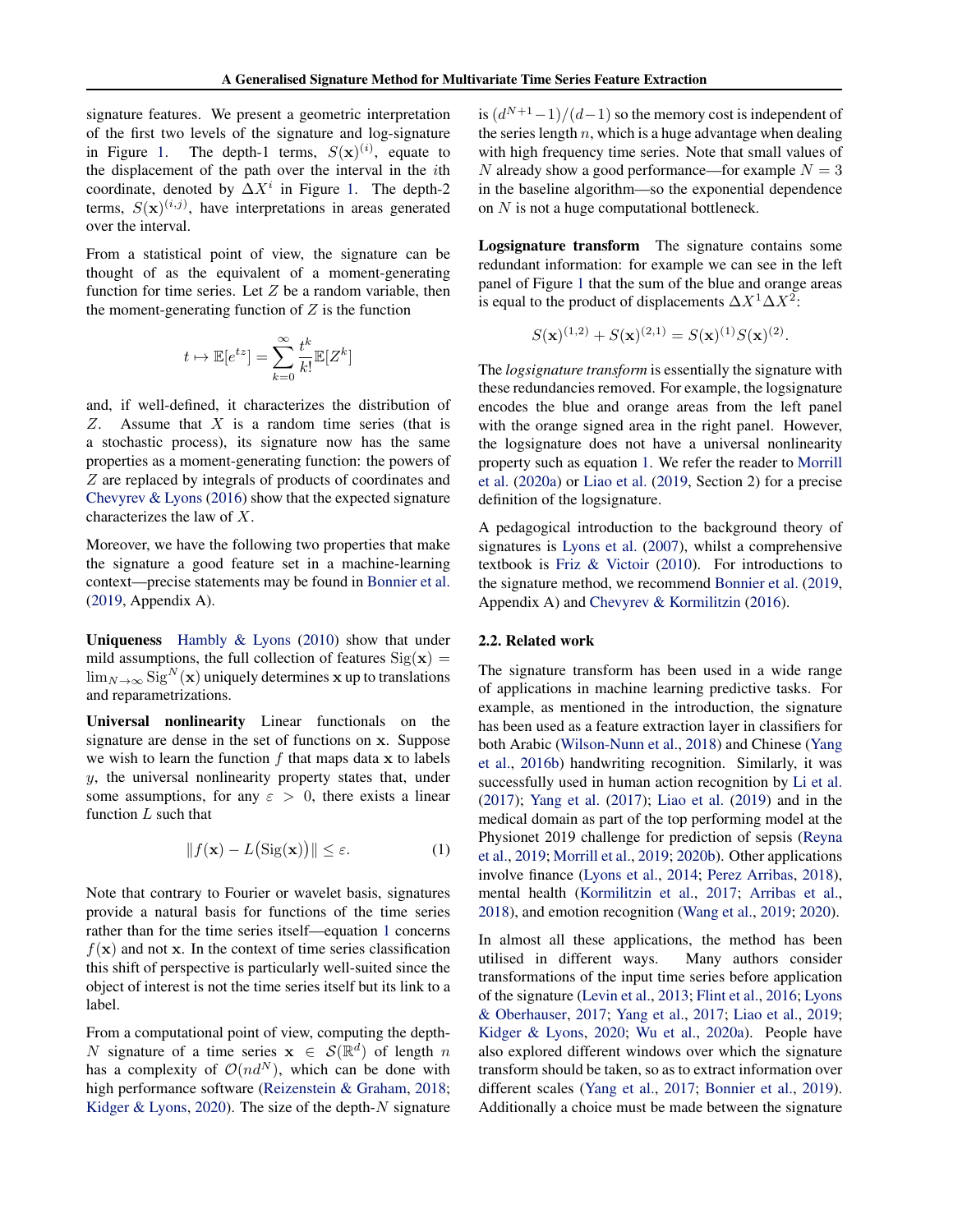<span id="page-3-0"></span>and logsignature transforms, as must choices for the scaling of the terms in the signature [\(Chevyrev & Kormilitzin,](#page-8-0) [2016;](#page-8-0) [Lai et al.,](#page-8-0) [2017\)](#page-8-0).

The differences between some of these choice have been shown by [Fermanian](#page-8-0) [\(2019\)](#page-8-0) to significantly impact the performance of the methodology. However this study used a small collection of datasets and considered only some of the most common variations that exist in the literature. There is therefore a need for a comprehensive study and unification of all these different choices.

#### 3. The generalized signature method

In this section we collate the modifications to the signature transform that have been proposed in signature literature to date. We will show that each can be categorised into one of the following groups:

- Augmentations These describe the transformation of a time series into one or more new series, in order to return different information in the signature features and deal with dimensionality issues.
- Windows Splitting the time series over different subsequences (or windows), so that signatures may be applied locally.
- **Transform** The choice between the signature or the logsignature transform.
- Rescaling Ways of normalising the terms in the signature.

We then go on to show that these groupings can themselves be synergised into a single mathematical framework that we term *the generalised signature method*. For clarity, we will begin by discussing each of these individually, and then afterwards show how they may be combined.

As before, assume that we observe some collection of sequences  $\mathbf{x} \in \mathcal{S}(\mathbb{R}^d)$  with timestamps  $\mathbf{t} \in \mathcal{S}(\mathbb{R})$ .

#### 3.1. Augmentations

We define an *augmentation* to be a transform of an initial sequence  $\mathbf{x} \in \mathcal{S}(\mathbb{R}^d)$  into one or several new sequences. Augmentations have several different uses:

- 1. Remove the signature invariance to translation and/or reparametrization.
- 2. Lower the dimension  $d$  of the time series, so that higher orders of the signature are reachable—recall that the depth-N signature is of size  $\mathcal{O}(d^N)$ .
- 3. Preprocess the time series prior to the signature map so that information is more easily extracted.

For some  $e, p \in \mathbb{N}$ , we define an augmentation as a map

$$
\phi\colon \mathcal{S}(\mathbb{R}^d) \to \mathcal{S}(\mathbb{R}^e)^p.
$$

There are many pre-signature operations which have been proposed in the literature, and which we categorise as augmentations. We refer the reader to Appendix [A](#page-11-0) for full details of the many such operations proposed in the literature, but will focus on several important examples here.

Let us give some examples in the first group of sensitivityinducing augmentations. For any vector of increasing timestamps t, we call *time augmentation* [\(Levin et al.,](#page-8-0) [2013\)](#page-8-0) the operation  $\phi_{\mathbf{t}} : \mathcal{S}(\mathbb{R}^d) \mapsto \mathcal{S}(\mathbb{R}^{d+1})$  defined by

$$
\phi_{\mathbf{t}}(\mathbf{x}) = \big( (t_1, x_1), \dots, (t_n, x_n) \big). \tag{2}
$$

This transformation, which basically consists in adding the timestamps as an extra coordinate, has two key properties: it guarantees the uniqueness of the signature [\(Hambly & Lyons,](#page-8-0) [2010\)](#page-8-0) and it adds information about the parametrization of the time series.

Another example is the basepoint augmentation [\(Kidger &](#page-8-0) [Lyons,](#page-8-0) [2020\)](#page-8-0), which is the map  $\phi^b : \mathcal{S}(\mathbb{R}^d) \mapsto \mathcal{S}(\mathbb{R}^d)$ defined by

$$
\phi^b(\mathbf{x}) = (0, x_1, \dots, x_n),\tag{3}
$$

which simply adds a zero at the beginning of the time series—note that this zero could also be put at the end. This transformation makes the signature sensitive to translations of the time series. The invisibility-reset transformation [\(Yang et al.,](#page-10-0) [2017;](#page-10-0) [Wu et al.,](#page-10-0) [2020b\)](#page-10-0) also adds translation sensitivity, but does so by increasing the dimension.

In the second group of augmentations for dimensionality reduction, we consider random projections [\(Lyons &](#page-9-0) [Oberhauser,](#page-9-0) [2017\)](#page-9-0), which consist in applying multiple random linear maps to the time series, or coordinate projections, which project along (multiple subsets of) the coordinate axes.

In the third group, the lead-lag augmentation [\(Chevyrev](#page-8-0) [& Kormilitzin,](#page-8-0) [2016;](#page-8-0) [Flint et al.,](#page-8-0) [2016;](#page-8-0) [Yang et al.,](#page-10-0) [2017\)](#page-10-0) captures the quadratic variation by transforming the time series to

$$
\phi(\mathbf{x}) = ((x_1, x_1), (x_2, x_1), (x_2, x_2), (x_3, x_2), (x_3, x_3), \dots, (x_n, x_n)) \in \mathcal{S}(\mathbb{R}^{2d}).
$$

Another important example of this kind of augmentation are the stream preserving neural networks of [Bonnier et al.](#page-8-0) [\(2019\)](#page-8-0), who learn a map  $\phi$  from the data. They map a time series in  $\mathbb{R}^d$  to another series in  $\mathbb{R}^e$  by setting  $\phi$ to some neural network, typically either convolutional or recurrent. We extend this idea by defining the multi-headed stream preserving augmentation, which simply consists in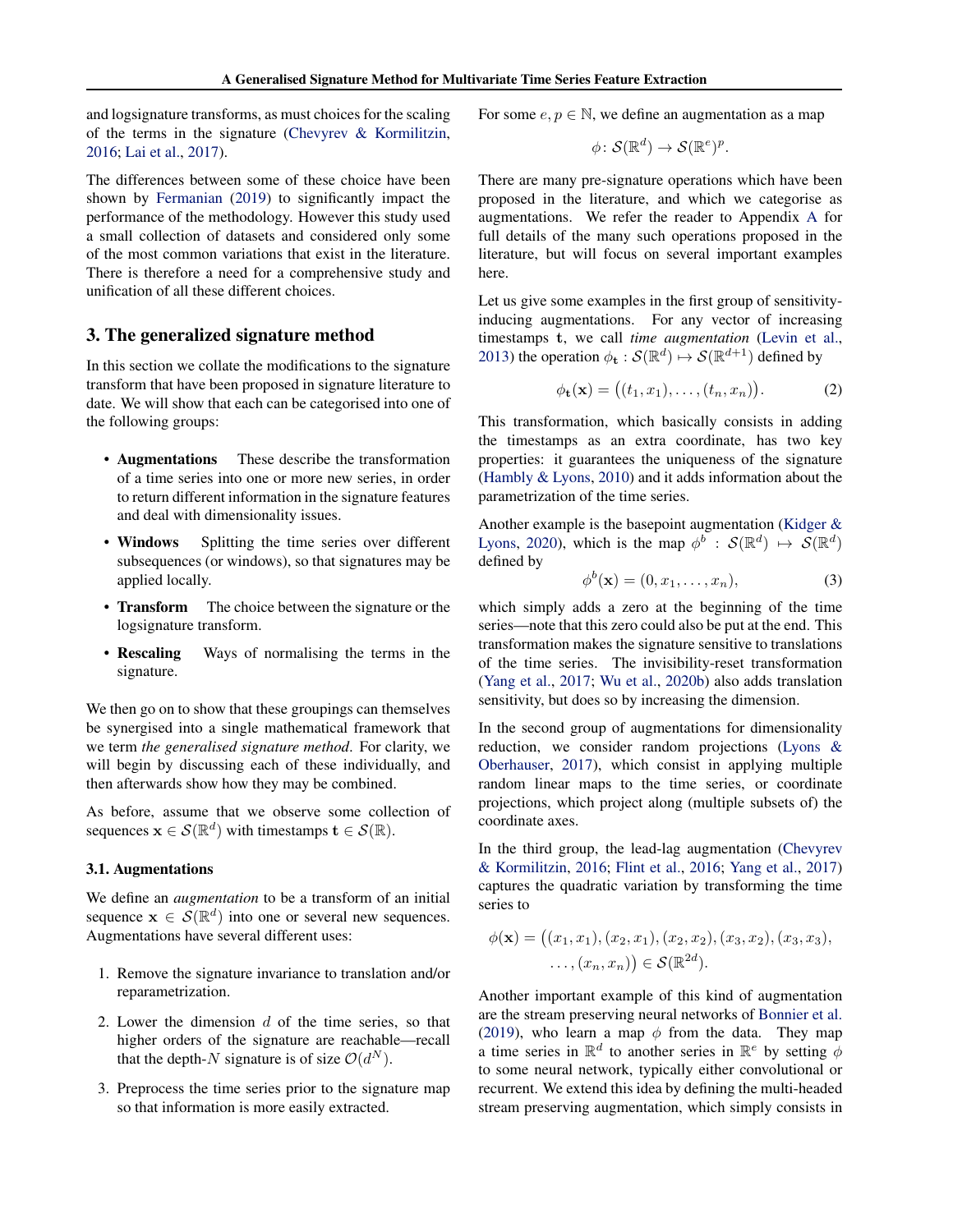<span id="page-4-0"></span>stacking  $p$  such transformations. To our knowledge, this is the first time that such learned augmentations are compared to 'handcrafted' ones such as time, basepoint and lead-lag augmentations.

Importantly, these various augmentations may be combined together. For example, in order to add sensitivity to both parametrization and translation, the time and basepoint augmentations may be combined: first apply the time augmentation, which gives a sequence  $\phi_t(x) \in \mathcal{S}(\mathbb{R}^{d+1})$ , and then the basepoint augmentation, which yields

$$
\phi^b \circ \phi_{\mathbf{t}}(\mathbf{x}) = ((0,0), (t_1, x_1), \dots, (t_n, x_n)). \quad (4)
$$

#### 3.2. Windows

The second step is to choose a windowing operation. Much like the window functions used with a short time Fourier transform, this localises the signature computation to extract information over particular time intervals.

We define a window to be a map

$$
W: \mathcal{S}(\mathbb{R}^e) \to \mathcal{S}(\mathbb{R}^e)^w,
$$

for some  $w \in \mathbb{N}$ . In short, W maps a time series in  $\mathbb{R}^e$  into  $w$  new time series in the same space. The simplest possible window is the global window, defined by

$$
W(\mathbf{x}) = (\mathbf{x}),\tag{5}
$$

which outputs the time series itself. To get finer-scale information, we consider three other types of windows: sliding, expanding and hierarchical dyadic windows. For  $\mathbf{x} = (x_1, \ldots, x_n) \in \mathcal{S}(\mathbb{R}^e)$  and  $1 \leq i \leq j \leq n$ , let  $\mathbf{x}_{i:j} = (x_i, \dots, x_j) \in \mathcal{S}(\mathbb{R}^e)$  be a subsequence of x. Then, a sliding window of length  $\ell$  and step l is defined by

$$
W(\mathbf{x}) = (\mathbf{x}_{1:\ell}, \mathbf{x}_{l+1:l+\ell}, \mathbf{x}_{2l+1:2l+\ell}, \ldots),
$$

and an expanding window of initial length  $\ell$  and step  $l$  by

$$
W(\mathbf{x}) = (\mathbf{x}_{1:\ell}, \mathbf{x}_{1:\ell+\ell}, \mathbf{x}_{1:2\ell+\ell}, \ldots).
$$

The expanding window produces time series of increasing length, and is analogous to the history processes of stochastic analysis whereas the sliding window produces time series of fixed length but shifted in time.

Finally we consider a hierarchical dyadic window, which captures information at different scales. Let  $q \in \mathbb{N}$  be fixed and assume for simplicity that  $2^{q-1}$  divides *n*. Then, the hierarchical dyadic window of depth  $q$  consists of  $q$  sliding windows  $W^1, \ldots, W^q$ , where  $W^i$  has length and step both equal to  $n2^{-(i-1)}$ . This yields  $w = 2^q - 1$  time series of length n,  $n/2$ ,  $n/4$ , ...,  $n/2^{q-1}$ . The larger the value of q, the finer the scale on which the information is extracted. If the other window functions are analogous to the short time Fourier transform, then hierarchical dyadic windows are analogous to the multi-scale nature of wavelets.

#### 3.3. The signature and logsignature transforms

Central to the signature methodology is of course the signature transform itself. Two choices must be made; whether to use the signature or logsignature transform, and what depth to calculate the transform to—that is, what depth  $N$  in Definition [2](#page-1-0) to use. Choosing a logsignature lowers the feature vector dimension at the cost of loosing linear approximation properties. There is no consensus on which one should be favored for a machine learning task.

#### 3.4. Rescaling

The depth-k term in the signature is of size  $\mathcal{O}(1/k!)$ . Typically, rescaling these terms to  $\mathcal{O}(1)$  will aid in subsequent learning procedures. To this end, we can apply *pre-signature* scaling whereby we scale the path before signature computation, or *post-signature* where we scale the signature terms themselves. Specifics on how this is done in practice are given in Appendix [B.](#page-12-0)

#### 3.5. Putting the pieces together

Let  $\phi \colon \mathcal{S}(\mathbb{R}^d) \to \mathcal{S}(\mathbb{R}^e)^p$  be the final augmentation function,  $\phi : \mathbf{x} \mapsto (\phi^1(\mathbf{x}), \dots, \phi^p(\mathbf{x})),$  which can be a composition of augmentations such as equation 4. Let  $W: \mathcal{S}(\mathbb{R}^e) \to \mathcal{S}(\mathbb{R}^e)^w$ ,  $W: \mathbf{x} \mapsto (W^1(\mathbf{x}), \dots, W^w(\mathbf{x})),$ be the window map, such that  $W^{j}(\mathbf{x}) \in \mathcal{S}(\mathbb{R}^{e})$  for any  $1 \leq j \leq w$ . Let  $S<sup>N</sup>$  represent either the signature or logsignature transform of depth N. Let  $\rho_{\text{pre}}$  and  $\rho_{\text{post}}$ represent the different types of features rescaling. Then given an input  $\mathbf{x} \in \mathcal{S}(\mathbb{R}^d)$ , the general framework for extracting signature features is given by the collection of

$$
\mathbf{z}_{i,j} = (\rho_{\text{post}} \circ S^N \circ \rho_{\text{pre}} \circ W^j \circ \phi^i)(\mathbf{x}) \tag{6}
$$

over all  $i \in \{1, \ldots, p\}, j \in \{1, \ldots, w\}$ . We refer to the procedure of computing  $x \mapsto (z_{i,j})$  as the *generalised signature method*.

This final procedure is a little involved, but is simply a combination of different elementary operations used to impact the final feature set. The overall procedure now offers a degree of flexibility and generality which has, to our knowledge, never been achieved for signature methods.

The collection of features  $(\mathbf{z}_{i,j})$  may then be fed into any later machine learning algorithm, which will depend on the application. In general, the  $z_{i,j}$  will be stacked together and considered as a vector. However, if one wants to use a sequential algorithm such as a recurrent network, it is possible to turn the features  $z_{i,j}$  into a sequence by choosing a sliding or expanding window. Indeed, these windows induce an ordering in the features: the terms  $z_{i,1}$ will correspond to the first values of x, the terms  $z_{i,2}$  to the following values, and so on.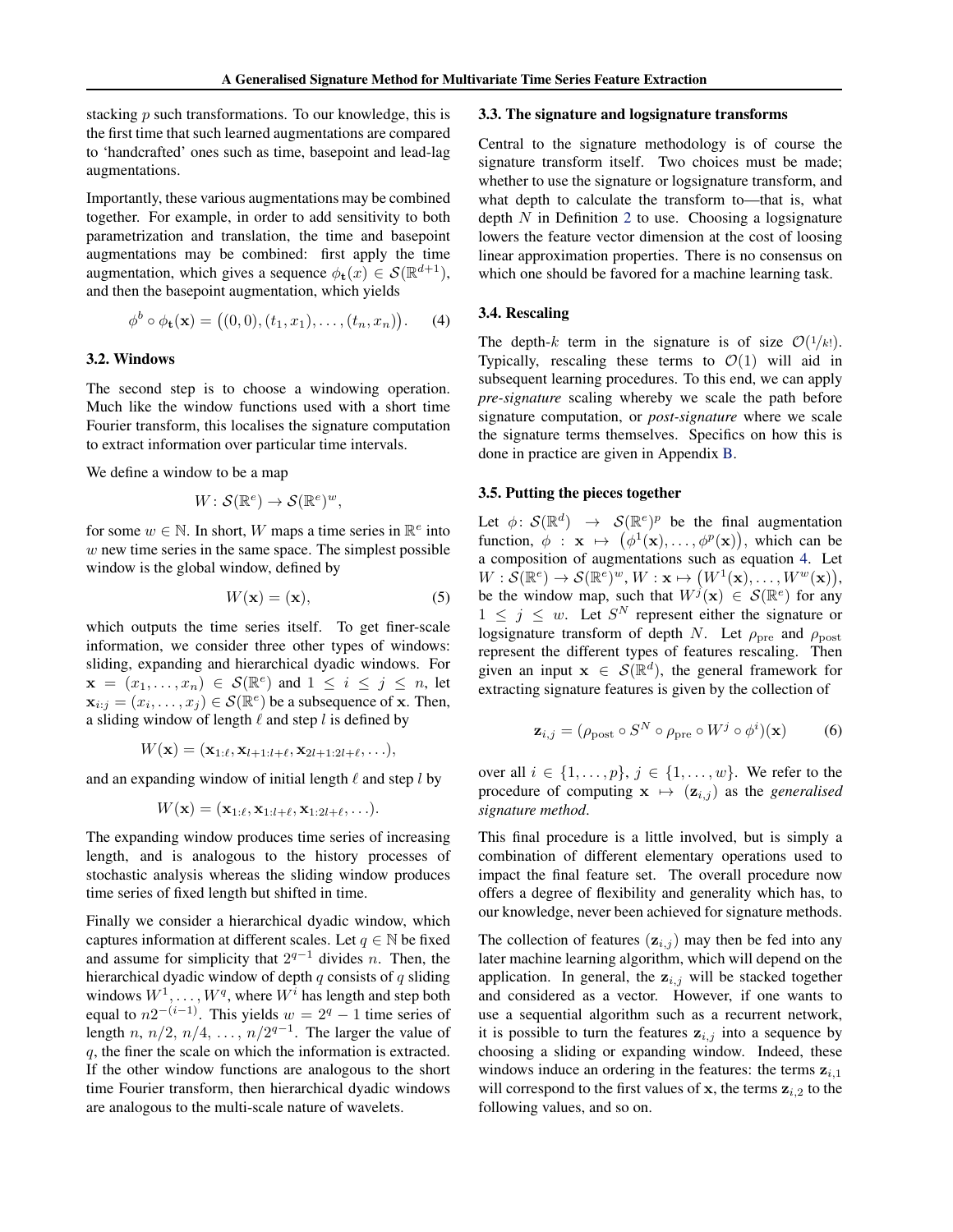#### <span id="page-5-0"></span>4. Empirical study

We perform a first-of-its-kind empirical study across 26 datasets to determine the most important aspects of this framework.

#### 4.1. Methodology

Datasets The datasets used are the Human Activities and Postural Transitions dataset provided by [Reyes-Ortiz](#page-9-0) [et al.](#page-9-0) [\(2016\)](#page-9-0), the Speech Commands dataset provided by [Warden](#page-9-0) [\(2018\)](#page-9-0), and 24 datasets from the UEA time series classification archive, provided by [Bagnall et al.](#page-8-0) [\(2018\)](#page-8-0). A few datasets from the UEA archive were excluded due to their high number of channels resulting in too large a computational burden.

Baseline We begin by defining a single baseline procedure, representing a simple and straightforward collection of choices for the generalised signature method. This baseline is to take the augmentation  $\phi$  as appending time as defined by equation [2,](#page-3-0)  $W$  as the global window defined by equation [5,](#page-4-0) have the transform be a signature transform of depth 3, and to use pre-signature scaling of the path. This means that the input features are the collection

$$
\mathbf{z} = \text{Sig}^3 \circ \rho_{\text{pre}} \circ \phi_{\mathbf{t}}(\mathbf{x}).
$$

Individual variations With respect to this baseline procedure, we then consider, in turn, the groups described in Section [3.](#page-3-0) These were *augmentations*, *windows*, *transform*, and *rescaling*. For each group we modify the baseline by implementing each option in the group one-byone. Each such variation defines a particular form of the generalised signature method as in equation [6.](#page-4-0) Example variations are to switch to using a logsignature transform of depth 5, or to use a sliding window instead of a global window. We discuss the precise variations below.

Models On top of every variation, we then consider four different models: logistic regression, random forest, Gated Recurrent Unit (GRU) [\(Cho et al.,](#page-8-0) [2014\)](#page-8-0), and a residual Convolutional Neural Network (CNN) [\(He et al.,](#page-8-0) [2015\)](#page-8-0). We test nearly every combination of dataset, variation of the generalised signature method, and model. Different datasets and variations produce different numbers of features  $z_{i,j}$ , so to reduce the computational burden we omit those cases for which the number of features is greater than  $10^5$ . Of the 9984 total combinations of dataset, variation, and model, this leaves out 1415 combinations. See Appendix [C.2](#page-13-0) for a break down of the omitted combinations by different cases.

Analysis We define the performance of a variation on a dataset as the best performance across the four models considered, to reflect the fact that different models are better suited for different problems. We then follow the methodology of [Demšar](#page-8-0) [\(2006\)](#page-8-0); [Benavoli et al.](#page-8-0) [\(2016\)](#page-8-0); [Ruiz et al.](#page-9-0) [\(2020\)](#page-9-0) to compare the variations across the multiple datasets. We first perform a Friedman test to reject the null hypothesis that all methods are equivalent. If it is rejected, we perform pairwise Wilcoxon signedrank tests to form cliques of not-significant methods, and use critical difference plots to visualize the performance of each signature method.

A critical difference plot shows the different variations ordered by their average rank: for example, in Figure 2, the best variation is "Time + Basepoint" with an average rank of 2.5. Then, a thick line indicates that the Wilcoxon test between variations inside the clique is not rejected at significance threshold of 5%, subject to Bonferroni's multiple testing correction. In Figure 2 there are two groups of significantly different variations: one with "Basepoint" and "None" and one with all other variations.

We refer the reader to Appendix [C](#page-13-0) for further details on the methodology, such as precise architectural choices, learning rates, and so on.

#### 4.2. Results

Due to the large number of variations and datasets considered, we present only the critical difference plots in the main paper. See Appendix [D](#page-15-0) for all the tables of the underlying numerical values.



Figure 2. Performance of invariance-removing augmentations.

Augmentations We split the augmentations into two categories. The first category consists of those augmentations which remove the signature's invariance to translation (basepoint augmentation, invisibility-reset augmentation) or reparameterisation (time augmentation). We see in Figure 2 that augmenting with time, and either basepoint or invisibility-reset, are both typically important. This is expected; in general a problem need not be invariant to either translation or reparametersiation.



Figure 3. Performance of other augmentations.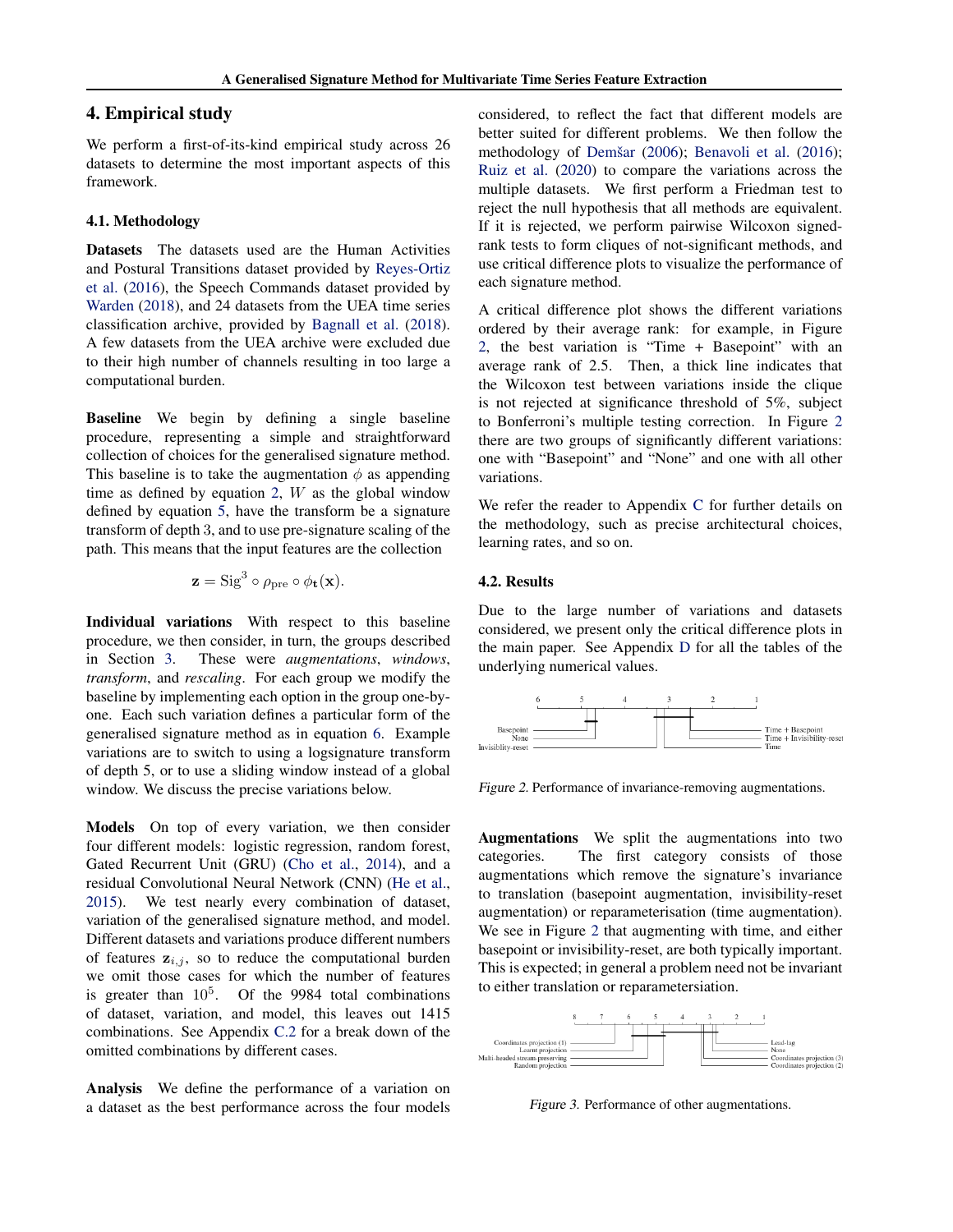<span id="page-6-0"></span>The second category consists of those augmentations which either seek to reduce dimensionality or introduce additional information. We see in Figure [3](#page-5-0) that most augmentations actually do not help matters, except for lead-lag which usually represents a good choice. We posit that the best augmentation is likely to be dataset dependent, so we break this down by dataset characteristics in Table [6.](#page-17-0)

Table 1. Average ranks for different augmentations by data type. Lower is better. CP (2) stands for coordinate projections with pairs and LP for Learnt projections.

|               | <b>Augmentation</b> |               |       |      |             |  |  |  |
|---------------|---------------------|---------------|-------|------|-------------|--|--|--|
| Data type     |                     | None Lead-lag | CP(2) | LP   | <b>MHSP</b> |  |  |  |
| EEG           | 4.88                | 4.83          | 3.13  | 2.75 | 2.75        |  |  |  |
| <b>HAR</b>    | 2.25                | 1.78          | 3.50  | 6.50 | 6.50        |  |  |  |
| <b>MOTION</b> | 2.63                | 1.75          | 4.50  | 7.33 | 5.00        |  |  |  |
| <b>OTHER</b>  | 2.88                | 3.92          | 2.63  | 6.00 | 5.21        |  |  |  |

Here we indeed see that there is generally a better choice than doing nothing at all, but that this better choice is dependent on some characteristic of the dataset. For example, learnt projections and multi-headed stream preserving transformations do substantially better on EEG datasets, while lead-lag is better for human action and motion recognition.



Figure 4. Performance of different windows.

Windows We consider the possibility of global, sliding, expanding, and dyadic windows. The results are shown in Figure 4. We see that the dyadic and expanding windows are significantly better than sliding and global windows. The poor performance of sliding windows is a little surprising, but tallies with the observations of [Fermanian](#page-8-0) [\(2019\)](#page-8-0). This is an important finding, as global and sliding windows tend to be commonly used with signature methods.

Signature versus logsignature transforms We consider the signature and logsignature transforms with depths ranging from 1 to 6. As higher depths always produce more information, we define the performance of the (log)signature transform as the best performance across all depths. With this metric, the signature transform is significantly better than the logsignature transform, with a p-value of 0.01 for the Wilcoxon signed-rank test.

The key results To conclude, these results show that invariance-removing transformations such as time and

basepoint augmentations should a priori be used, that the lead-lag performs well but not significantly better than no additional augmentation, and that the hierarchical dyadic window performs significantly better than the sliding and global ones. The poor performance of deep learning approaches for augmentation is also notable and an additional motivation for this work: although slightly technical, the augmentations tailored to the signature transform are a significant addition in a machine learning pipeline and cannot be easily replaced by neural networks.

#### 4.3. Further results

See Appendix [D](#page-15-0) for further results, in particular on the running times, the different types of rescaling, augmentations broken down by dataset characteristics, an additional study on signature depth, and the precise numerical results for each individual test considered here.

#### 5. The canonical signature pipeline

In this section we define *the canonical signature pipeline*. Using the results from Section [4](#page-5-0) we evaluate the top performing options over all the datasets so as to provide a domain-agnostic starting point for any dataset, from which other variations can be easily explored. We show that this pipeline shows competitive performance against traditional benchmarks and even against deep neural networks.

#### 5.1. Definition

In a nutshell, the pipeline consists in applying the basepoint and time augmentations, a hierarchical dyadic window and a signature transform, which can be written as a particular case of equation [6](#page-4-0) as follows. Let W be a hierarchical dyadic window of depth q,  $\phi_t$  and  $\phi^b$  be the time and basepoint augmentations, then the canonical signature pipeline may be written as

$$
\mathbf{z}_j = S^N \circ W^j \circ \phi^b \circ \phi_t(\mathbf{x}), \quad j \in \{1, \dots, 2^q - 1\}. \tag{7}
$$

We give a graphical depiction of this in Figure [5.](#page-7-0) Signature and window depths  $(N, q)$  must be optimised for the problem (typically via cross-validation). We note that this canonical method may be adapted to the problem at hand in two ways: if the problem is known to be parametrization invariant, as is the case for example for characters recognition, then the time augmentation should not be applied. Moreover, if the problem is translation-invariant, then the basepoint augmentation is not applied. We emphasise that this pipeline does not represent a best option for every application, but is meant to represent a compromise between broad applicability, ease of implementation, computational cost, and good performance.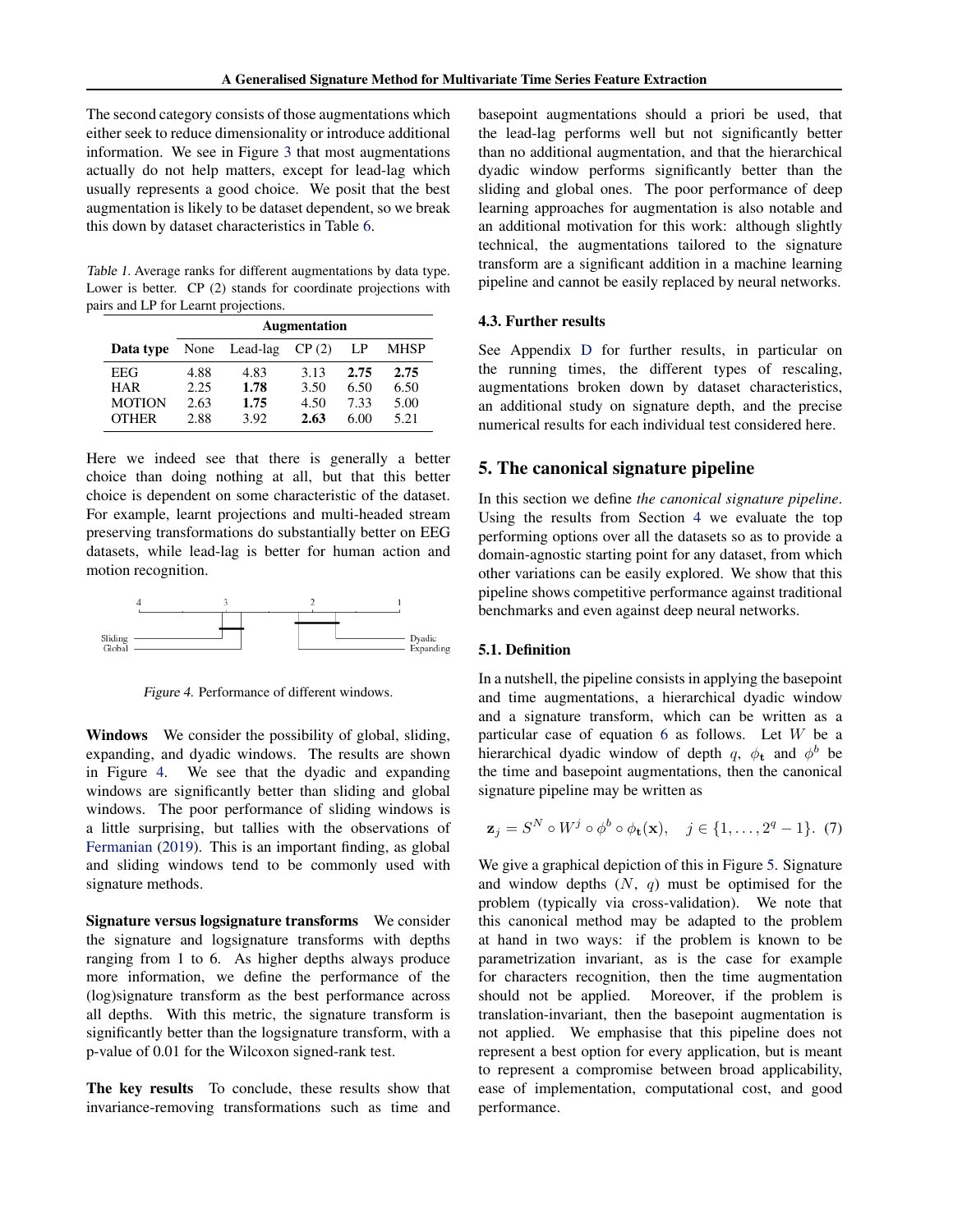<span id="page-7-0"></span>

Figure 5. Pictorial representation of the canonical signature pipeline. First, we apply the time and basepoint augmentations to the input paths, then we compute the signature features over dyadic windows, and finally compute the signature features over each dyadic window. These features can now be compiled together and fed into any standard machine learning classifier.

#### 5.2. Performance

We validate the performance of the pipeline against the 26 datasets in the multivariate UEA archive<sup>1</sup>. To our knowledge, the most recent benchmarks for the UEA archive are the results from [Ruiz et al.](#page-9-0) [\(2020\)](#page-9-0). We compare their results to the canonical signature pipeline with a random forest classifier—see Appendix [C.3](#page-14-0) for more details.

The benchmarks include variants on classical Dynamic Time Wrapping (DTWI, DTWD and DTWA); an ensemble of univariate classifiers, HIVE COTE [\(Bagnall et al.,](#page-8-0) [2020\)](#page-8-0), known to be highly perfromant in the univariate case; a random shapelet forest [\(Karlsson et al.,](#page-8-0) [2016\)](#page-8-0), denoted gRSF, and a bag of words based algorithm, MUSE [\(Schäfer](#page-9-0) [& Leser,](#page-9-0) [2017\)](#page-9-0); two deep learning methods, TapNet [\(Wang](#page-9-0) [et al.,](#page-9-0) [2017\)](#page-9-0) and MLCN [\(Karim et al.,](#page-8-0) [2019\)](#page-8-0). The MLCN architecture combines long short term memory layers (LSTM) and convolutional layers while TapNet combines 3 blocks: random projections on the different dimensions, convolutional layers and a final attention block to compare candidate time series representations.



Figure 6. Performance on UEA datasets.

Figure 6 shows the critical difference plot of this comparison. The signature pipeline is in the first clique, that is the group of classifiers that achieve the best accuracy while not being significantly different from one another. The two algorithms with a better rank than the signature

pipeline are MUSE and HIVE-COTE. It is worth noting that MUSE is very memory intensive[—Ruiz et al.](#page-9-0) [\(2020\)](#page-9-0) report that it could not finish on 5 of the 26 UEA datasets on a computer with 500GB of memory—whilst HIVE-COTE is an ensemble of several sub-classifiers, and thus has very high training and inference costs. On the other hand, all experiments for the canonical signature pipeline were completed with no memory errors on a computer with less memory, and are significantly faster to run than HIVE-COTE—see Appendix [D.](#page-15-0)

The canonical signature pipeline is meant to be a sensible starting point from which the user can propose additional variations following the structure defined in equation [6,](#page-4-0) but as a standalone classifier this pipeline performs comparably to state-of-the-art classifiers, on the UEA data, whilst being less computationally demanding.

#### 6. Conclusion

We introduce a generalised signature method as a framework to capture recently proposed variations on the signature method. We go on to perform a first-of-its-kind extensive empirical investigation as to which elements of this framework are most important for performance in a domain-independent setting. In particular, we highlight the performance of hierarchical dyadic windows and signature-tailored augmentations such as lead-lag, time and basepoint. As a result, we are able to present a canonical signature pipeline that represents a bestpractices domain-agnostic starting point, which shows competitive performance against state-of-the-art classifiers for multivariate time series classification.

#### References

Arribas, I. P., Goodwin, G. M., Geddes, J. R., Lyons, T., and Saunders, K. E. A signature-based machine learning model for distinguishing bipolar disorder and borderline personality disorder. *Translational psychiatry*, 8:1–7,

<sup>&</sup>lt;sup>1</sup>This is not to be confused with the UCR archive which is a collection of 128 univariate datasets.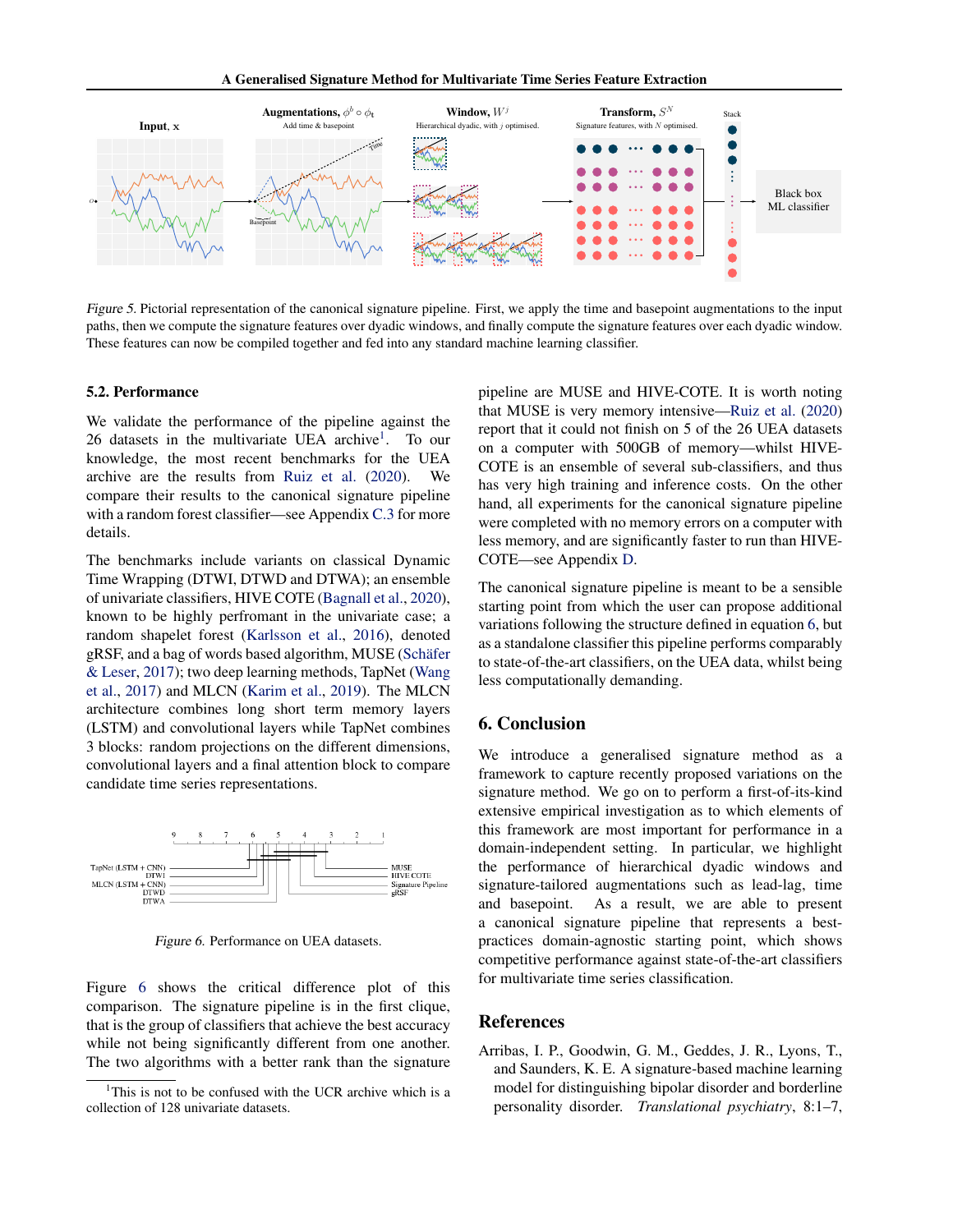<span id="page-8-0"></span>2018.

- Bagnall, A., Dau, H. A., Lines, J., Flynn, M., Large, J., Bostrom, A., Southam, P., and Keogh, E. The uea multivariate time series classification archive, 2018. *arXiv:1811.00075*, 2018.
- Bagnall, A. J., Flynn, M., Large, J., Lines, J., and Middlehurst, M. A tale of two toolkits, report the third: on the usage and performance of hive-cote v1. 0. *CoRR*, 2020.
- Benavoli, A., Corani, G., and Mangili, F. Should we really use post-hoc tests based on mean-ranks? *The Journal of Machine Learning Research*, 17:152–161, 2016.
- Bonnier, P., Kidger, P., Perez Arribas, I., Salvi, C., and Lyons, T. Deep Signature Transforms. In *Advances in Neural Information Processing Systems*, pp. 3099–3109, 2019.
- Chevyrev, I. and Kormilitzin, A. A primer on the signature method in machine learning. *arXiv:1603.03788*, 2016.
- Chevyrev, I. and Lyons, T. Characteristic functions of measures on geometric rough paths. *The Annals of Probability*, 44(6):4049–4082, 2016.
- Cho, K., van Merrienboer, B., Gulcehre, C., Bougares, F., Schwenk, H., and Bengio, Y. Learning Phrase Representations using RNN Encoder-Decoder for Statistical Machine Translation. *EMNLP 2014*, 2014.
- Demšar, J. Statistical comparisons of classifiers over multiple data sets. *Journal of Machine learning research*, 7:1–30, 2006.
- Fermanian, A. Embedding and learning with signatures. *arXiv:1911.13211*, 2019.
- Flint, G., Hambly, B., and Lyons, T. Discretely sampled signals and the rough Hoff process. *Stochastic Processes and their Applications*, 126:2593–2614, 2016.
- Friz, P. K. and Victoir, N. B. *Multidimensional Stochastic Processes as Rough Paths: Theory and Applications*, volume 120 of *Cambridge Studies in Advanced Mathematics*. Cambridge University Press, Cambridge, 2010.
- Futoma, J., Hariharan, S., and Heller, K. Learning to detect sepsis with a multitask Gaussian process RNN classifier. In *Proceedings of the 34th International Conference on Machine Learning*, pp. 1174–1182, 2017.
- Grabocka, J., Schilling, N., Wistuba, M., and Schmidt-Thieme, L. Learning time-series shapelets. In *Proceedings of the 20th ACM SIGKDD international conference on Knowledge discovery and data mining*, pp. 392–401, 2014.
- Greff, K., Klein, A., Chovanec, M., Hutter, F., and Schmidhuber, J. The sacred infrastructure for computational research. In *Proceedings of the Python in Science Conferences-SciPy Conferences*, 2017.
- Hambly, B. M. and Lyons, T. J. Uniqueness for the signature of a path of bounded variation and the reduced path group. *Annals of Mathematics*, 171:109–167, 2010.
- He, K., Zhang, X., Ren, S., and Sun, J. Deep Residual Learning for Image Recognition. *arXiv:1512.03385*, 2015.
- Karim, F., Majumdar, S., Darabi, H., and Harford, S. Multivariate lstm-fcns for time series classification. *Neural Networks*, 116:237–245, 2019.
- Karlsson, I., Papapetrou, P., and Boström, H. Generalized random shapelet forests. *Data mining and knowledge discovery*, 30(5):1053–1085, 2016.
- Kidger, P. and Lyons, T. Signatory: differentiable computations of the signature and logsignature transforms, on both CPU and GPU. *arXiv:2001.00706*, 2020. URL [https://github.com/](https://github.com/patrick-kidger/signatory) [patrick-kidger/signatory](https://github.com/patrick-kidger/signatory).
- Kidger, P., Morrill, J., and Lyons, T. Generalised Interpretable Shapelets for Irregular Time Series. *arXiv:2005.13948*, 2020.
- Kingma, D. P. and Ba, J. Adam: A method for stochastic optimization. In *Proceedings of International Conference on Learning Representations*, 2015.
- Kormilitzin, A., Saunders, K., Harrison, P., Geddes, J., and Lyons, T. Application of the signature method to pattern recognition in the cequel clinical trial. *arXiv:1606.02074*, 2016.
- Kormilitzin, A., Saunders, K. E., Harrison, P. J., Geddes, J. R., and Lyons, T. Detecting early signs of depressive and manic episodes in patients with bipolar disorder using the signature-based model. *arXiv preprint arXiv:1708.01206*, 2017.
- Lai, S., Jin, L., and Yang, W. Online signature verification using recurrent neural network and length-normalized path signature descriptor. In *Proceedings of the 14th IAPR International Conference on Document Analysis and Recognition (ICDAR)*, volume 1, pp. 400–405. IEEE, 2017.
- Levin, D., Lyons, T., and Ni, H. Learning from the past, predicting the statistics for the future, learning an evolving system. *arXiv:1309.0260*, 2013.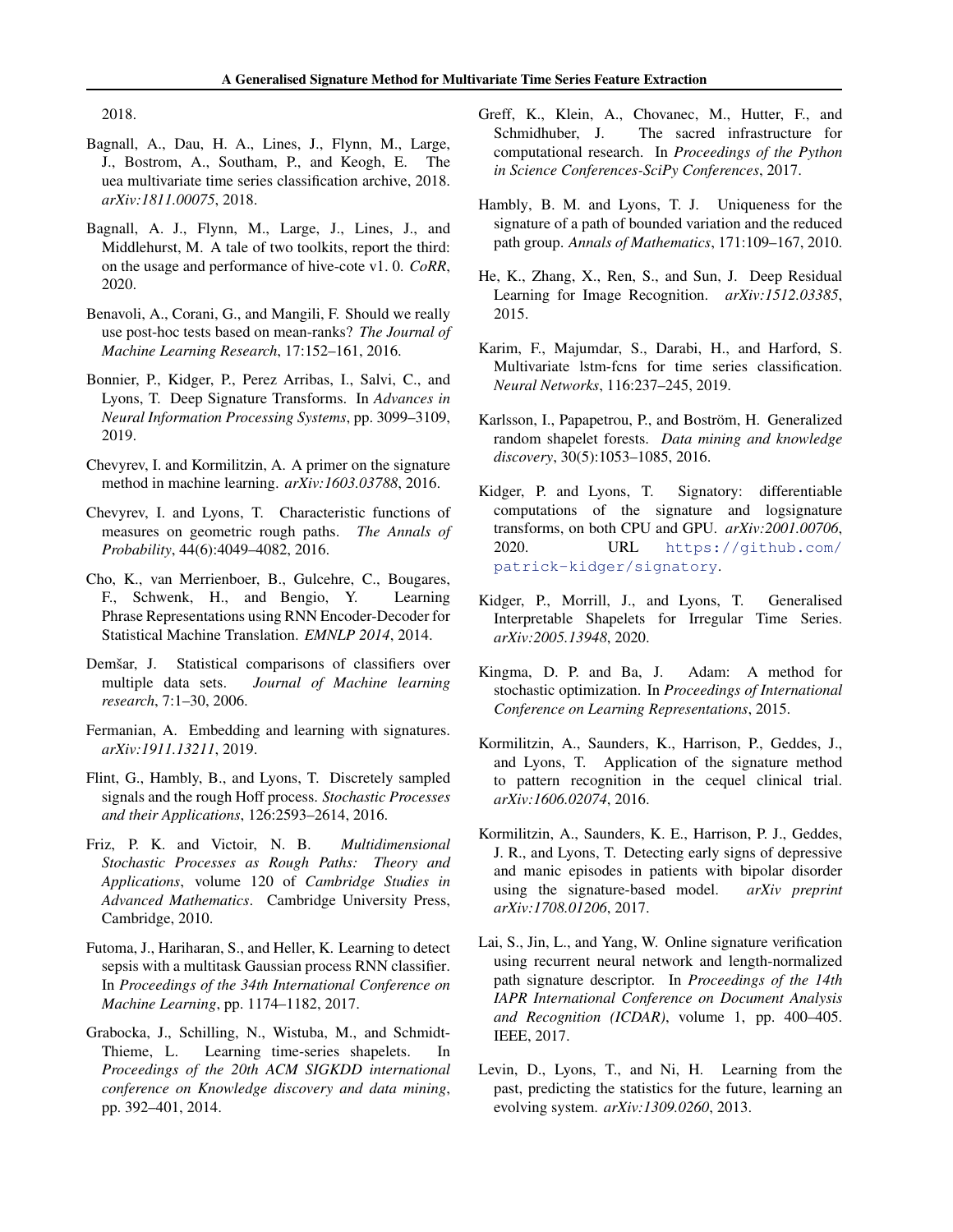- <span id="page-9-0"></span>Li, C., Zhang, X., and Jin, L. LPSNet: a novel log path signature feature based hand gesture recognition framework. In *Proceedings of the IEEE International Conference on Computer Vision*, pp. 631–639, 2017.
- Li, S. C.-X. and Marlin, B. M. A scalable end-to-end Gaussian process adapter for irregularly sampled time series classification. In *Advances in Neural Information Processing Systems*, pp. 1804–1812, 2016.
- Liao, S., Lyons, T., Yang, W., and Ni, H. Learning stochastic differential equations using RNN with log signature features. *arXiv:1908.08286*, 2019.
- Lyons, T. and Oberhauser, H. Sketching the order of events. *arXiv:1708.09708*, 2017.
- Lyons, T., Ni, H., and Oberhauser, H. A feature set for streams and an application to high-frequency financial tick data. In *Proceedings of the 2014 International Conference on Big Data Science and Computing*, pp. 5. ACM, 2014.
- Lyons, T. J., Caruana, M., and Lévy, T. *Differential Equations driven by Rough Paths*, volume 1908 of *Lecture Notes in Mathematics*. Springer, Berlin, 2007.
- Moor, M., Horn, M., Bock, C., Borgwardt, K., and Rieck, B. Path Imputation Strategies for Signature Models. *arXiv:2005.12359*, 2020.
- Morrill, J., Kormilitzin, A., Nevado-Holgado, A., Swaminathan, S., Howison, S., and Lyons, T. The signature-based model for early detection of sepsis from electronic health records in the intensive care unit. *International Conference in Computing in Cardiology*, 2019.
- Morrill, J., Kidger, P., Salvi, C., Foster, J., and Lyons, T. Neural CDEs for Long Time-Series via the Log-ODE Method. *arXiv:2009.08295*, 2020a.
- Morrill, J. H., Kormilitzin, A., Nevado-Holgado, A. J., Swaminathan, S., Howison, S. D., and Lyons, T. J. Utilization of the signature method to identify the early onset of sepsis from multivariate physiological time series in critical care monitoring. *Critical Care Medicine*, 48(10):e976–e981, 2020b.
- Paszke, A., Gross, S., Chintala, S., Chanan, G., Yang, E., DeVito, Z., Lin, Z., Desmaison, A., Antiga, L., and Lerer, A. Automatic differentiation in PyTorch. 2017.
- Pedregosa, F., Varoquaux, G., Gramfort, A., Michel, V., Thirion, B., Grisel, O., Blondel, M., Prettenhofer, P., Weiss, R., Dubourg, V., Vanderplas, J., Passos, A., Cournapeau, D., Brucher, M., Perrot, M., and Duchesnay, E. Scikit-learn: Machine learning in Python.

*Journal of Machine Learning Research*, 12:2825–2830, 2011.

- Perez Arribas, I. Derivatives pricing using signature payoffs. *arXiv*, pp. arXiv–1809, 2018.
- Reizenstein, J. and Graham, B. The iisignature library: efficient calculation of iterated-integral signatures and log signatures. *arXiv:1802.08252*, 2018.
- Reyes-Ortiz, J.-L., Oneto, L., Samà, A., Parra, X., and Anguita, D. Transition-aware human activity recognition using smartphones. *Neurocomputing*, 171:754–767, 2016.
- Reyna, M. A., Josef, C., Seyedi, S., Jeter, R., Shashikumar, S. P., Westover, M. B., Sharma, A., Nemati, S., and Clifford, G. D. Early prediction of sepsis from clinical data: the physionet/computing in cardiology challenge 2019. In *2019 Computing in Cardiology (CinC)*, pp. Page–1. IEEE, 2019.
- Ruiz, A. P., Flynn, M., and Bagnall, A. Benchmarking multivariate time series classification algorithms. *arXiv preprint arXiv:2007.13156*, 2020.
- Schäfer, P. and Leser, U. Fast and accurate time series classification with weasel. In *Proceedings of the 2017 ACM on Conference on Information and Knowledge Management*, pp. 637–646, 2017.
- Tange, O. Gnu parallel the command-line power tool. *The USENIX Magazine*, 36:42–47, 2011.
- Wang, B., Liakata, M., Ni, H., Lyons, T., Nevado-Holgado, A. J., and Saunders, K. A path signature approach for speech emotion recognition. In *Interspeech 2019*, pp. 1661–1665. ISCA, 2019.
- Wang, B., Wu, Y., Taylor, N., Lyons, T., Liakata, M., Nevado-Holgado, A. J., and Saunders, K. E. Learning to detect bipolar disorder and borderline personality disorder with language and speech in non-clinical interviews. *arXiv preprint arXiv:2008.03408*, 2020.
- Wang, Z., Yan, W., and Oates, T. Time series classification from scratch with deep neural networks: A strong baseline. In *2017 International joint conference on neural networks (IJCNN)*, pp. 1578–1585. IEEE, 2017.
- Warden, P. Speech commands: A dataset for limitedvocabulary speech recognition. *arXiv:1804.03209*, 2018.
- Wilson-Nunn, D., Lyons, T., Papavasiliou, A., and Ni, H. A path signature approach to online arabic handwriting recognition. In *2018 IEEE 2nd International Workshop on Arabic and Derived Script Analysis and Recognition (ASAR)*, pp. 135–139. IEEE, 2018.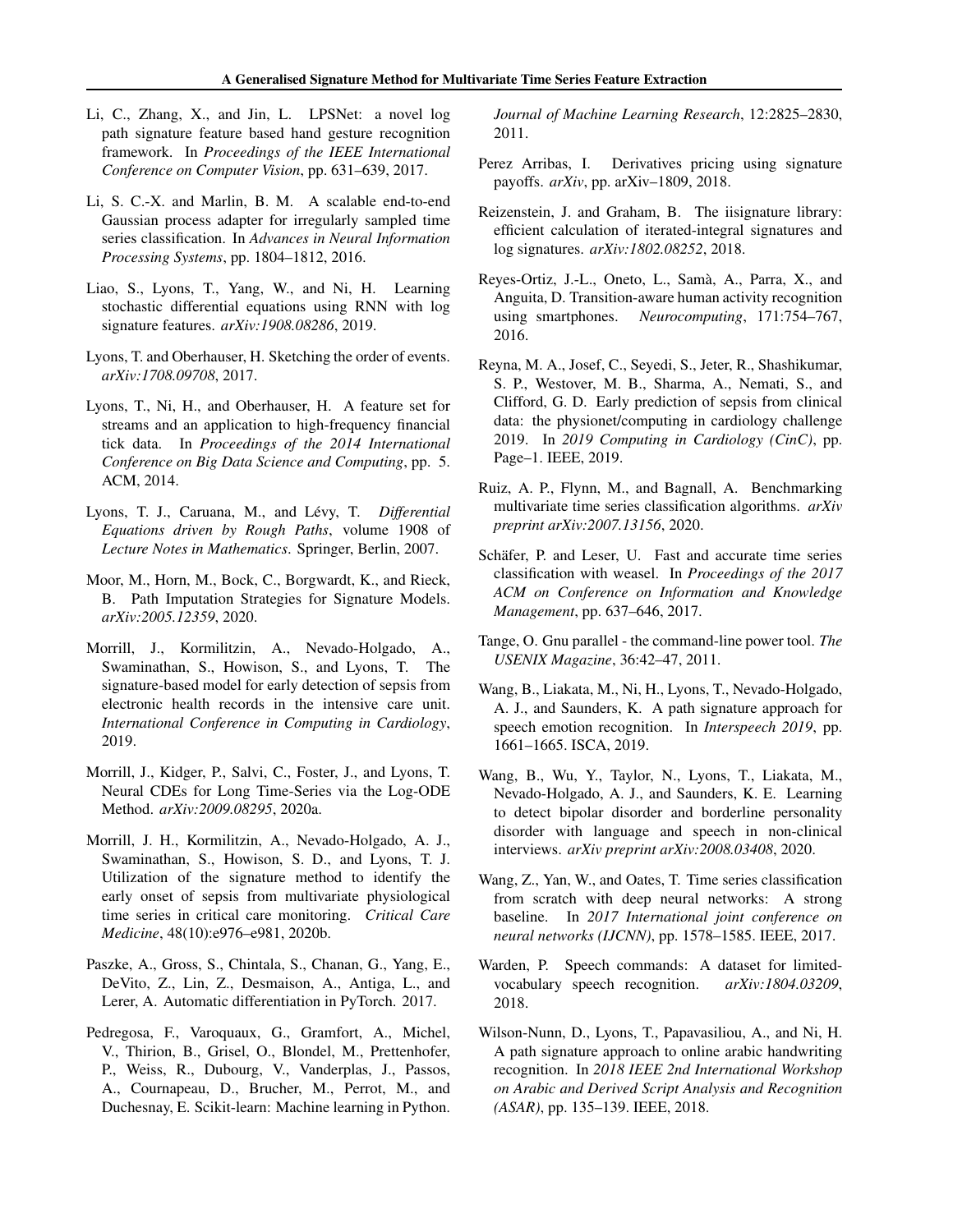- <span id="page-10-0"></span>Wu, Y., Ni, H., Lyons, T., and Hudson, R. Signature features with the visibility transformation. *arXiv:2004.04006*, 2020a.
- Wu, Y., Ni, H., Lyons, T. J., and Hudson, R. L. Signature features with the visibility transformation. *arXiv preprint arXiv:2004.04006*, 2020b.
- Yang, W., Jin, L., and Liu, M. Deepwriterid: An end-toend online text-independent writer identification system. *IEEE Intelligent Systems*, 31:45–53, 2016a.
- Yang, W., Jin, L., Tao, D., Xie, Z., and Feng, Z. Dropsample: A new training method to enhance deep convolutional neural networks for largescale unconstrained handwritten chinese character recognition. *Pattern Recognition*, 58:190–203, 2016b.
- Yang, W., Lyons, T., Ni, H., Schmid, C., Jin, L., and Chang, J. Developing the path signature methodology and its application to landmark-based human action recognition. *arXiv:1707.03993*, 2017.
- Ye, L. and Keogh, E. Time series shapelets: a new primitive for data mining. In *Proceedings of the 15th ACM SIGKDD international conference on Knowledge discovery and data mining*, pp. 947–956, 2009.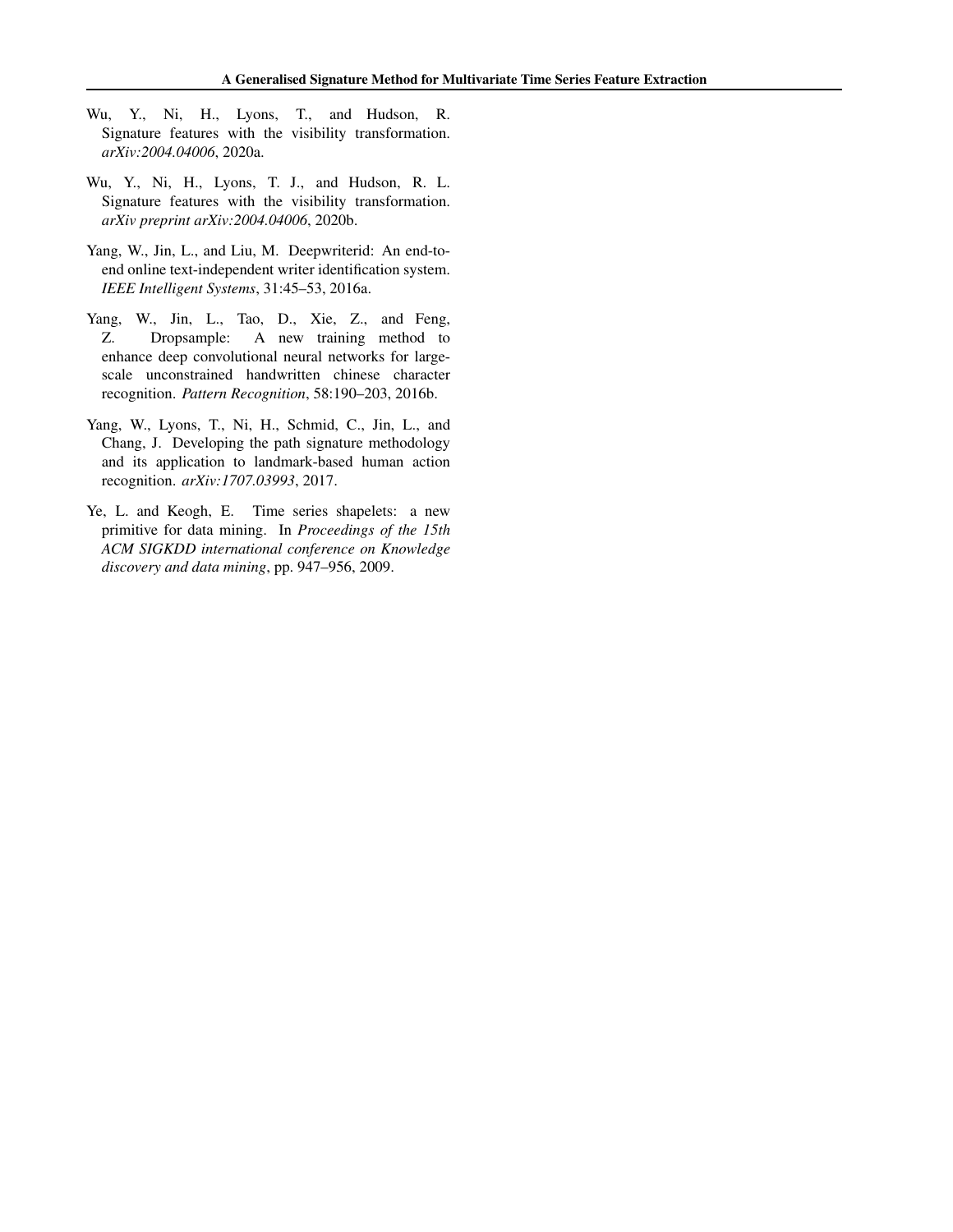# Supplementary material

#### <span id="page-11-0"></span>A. Augmentations

We recall that an augmentation is a map

$$
\phi\colon \mathcal{S}(\mathbb{R}^d) \to \mathcal{S}(\mathbb{R}^e)^p
$$

We give below the precise definition of the different augmentations considered in the study, which are summarized in Table [2.](#page-12-0) These augmentations were not typically introduced using such language, so this serves as a reference for how the existing literature may be interpreted through the generalised signature method.

Throughout the section, we consider a sequence  $\mathbf{x} = (x_1, \dots, x_n) \in \mathcal{S}(\mathbb{R}^d)$  and timestamps  $\mathbf{t} = (t_1, \dots, t_n) \in \mathcal{S}(\mathbb{R})$ . We recall that if x is regularly sampled then t is usually set to  $t = (1, \ldots, n)$ .

Time augmentation We recall the definition of the time augmentation:

$$
\phi(\mathbf{x}) = ((t_1, x_1), \dots, (t_n, x_n)) \in \mathcal{S}(\mathbb{R}^{d+1}).
$$

It ensures uniqueness of the signature transformation and removes the parametrization invariance [\(Levin et al.,](#page-8-0) [2013\)](#page-8-0).

Invisibility-reset augmentation First introduced by [Yang et al.](#page-10-0) [\(2017\)](#page-10-0), the invisibility-reset augmentation consists in adding a coordinate to the sequence x that is constant equal to 1 but drops to 0 at the last time step, i.e.,

$$
\phi(\mathbf{x}) = ((1, x_1), \dots, (1, x_{n-1}), (1, x_n), (0, x_n), (0, 0)) \in \mathcal{S}(\mathbb{R}^{d+1}).
$$

This augmentation adds information on the initial position of the path, which is otherwise not included in the signature as it is a translation-invariant map.

Basepoint augmentation Introduced by [Kidger & Lyons](#page-8-0) [\(2020\)](#page-8-0), the basepoint augmentation has the same goal as the invisibility-reset augmentation: removing the translation-invariant property of the signature. It simply adds the point 0 at the beginning of the sequence:

$$
\phi(\mathbf{x}) = (0, x_1, \dots, x_n) \in \mathcal{S}(\mathbb{R}^d).
$$

The main difference compared to the invisibility-reset augmentation is that the signature of  $x$  is contained in the signature of the invisibility-reset augmented path, whereas it is not in the signature of the basepoint augmented path. The price paid is that the invisibility-reset augmentation introduces redundancy into the signature, and is more computationally expensive due to the additional channel. (Recall that the signature method scales as  $\mathcal{O}(d^N)$ , where d is the input channels and N is the depth of the (log)signature.)

Lead-lag augmentation The lead-lag augmentation, introduced by [Chevyrev & Kormilitzin](#page-8-0) [\(2016\)](#page-8-0) and [Flint et al.](#page-8-0) [\(2016\)](#page-8-0) has been used in several applications (see for example [Lyons et al.](#page-9-0) [\(2014\)](#page-9-0); [Kormilitzin et al.](#page-8-0) [\(2016\)](#page-8-0); [Yang et al.](#page-10-0) [\(2017\)](#page-10-0)). It adds lagged copies of the path as new coordinates. This then explicitly captures the quadratic variation of the underlying process [\(Flint et al.,](#page-8-0) [2016\)](#page-8-0). As many different lags as desired may be added. If there is a single lag of a single timestep, then this corresponds to  $\overline{2}$ 

$$
\phi(\mathbf{x}) = ((x_1, x_1), (x_2, x_1), (x_2, x_2), \dots, (x_n, x_n)) \in \mathcal{S}(\mathbb{R}^{2d}).
$$

Coordinate projections For multidimensional streams, one may want to compute the signature of a subset of coordinates individually, rather than the signature of the whole stream; doing so restricts the interaction considered by the signature to just those between the projected coordinates. Let  $x^1, \ldots, x^d \in \mathcal{S}(\mathbb{R})$  denote the different coordinates of  $x \in \mathcal{S}(\mathbb{R}^d)$ .

Then we define the singleton coordinate projection as

$$
\phi(\mathbf{x}) = \left( (\mathbf{t}, \mathbf{x}^1), (\mathbf{t}, \mathbf{x}^2), \dots, (\mathbf{t}, \mathbf{x}^d) \right) \in \mathcal{S}(\mathbb{R}^2)^d,
$$

whilst considering all possible pairs of coordinates yields the augmentation

$$
\phi(\mathbf{x}) = ((\mathbf{t}, \mathbf{x}^1, \mathbf{x}^2), (\mathbf{t}, \mathbf{x}^1, \mathbf{x}^3), \dots, (\mathbf{t}, \mathbf{x}^d, \mathbf{x}^{d-1})) \in \mathcal{S}(\mathbb{R}^3)^{d(d-1)},
$$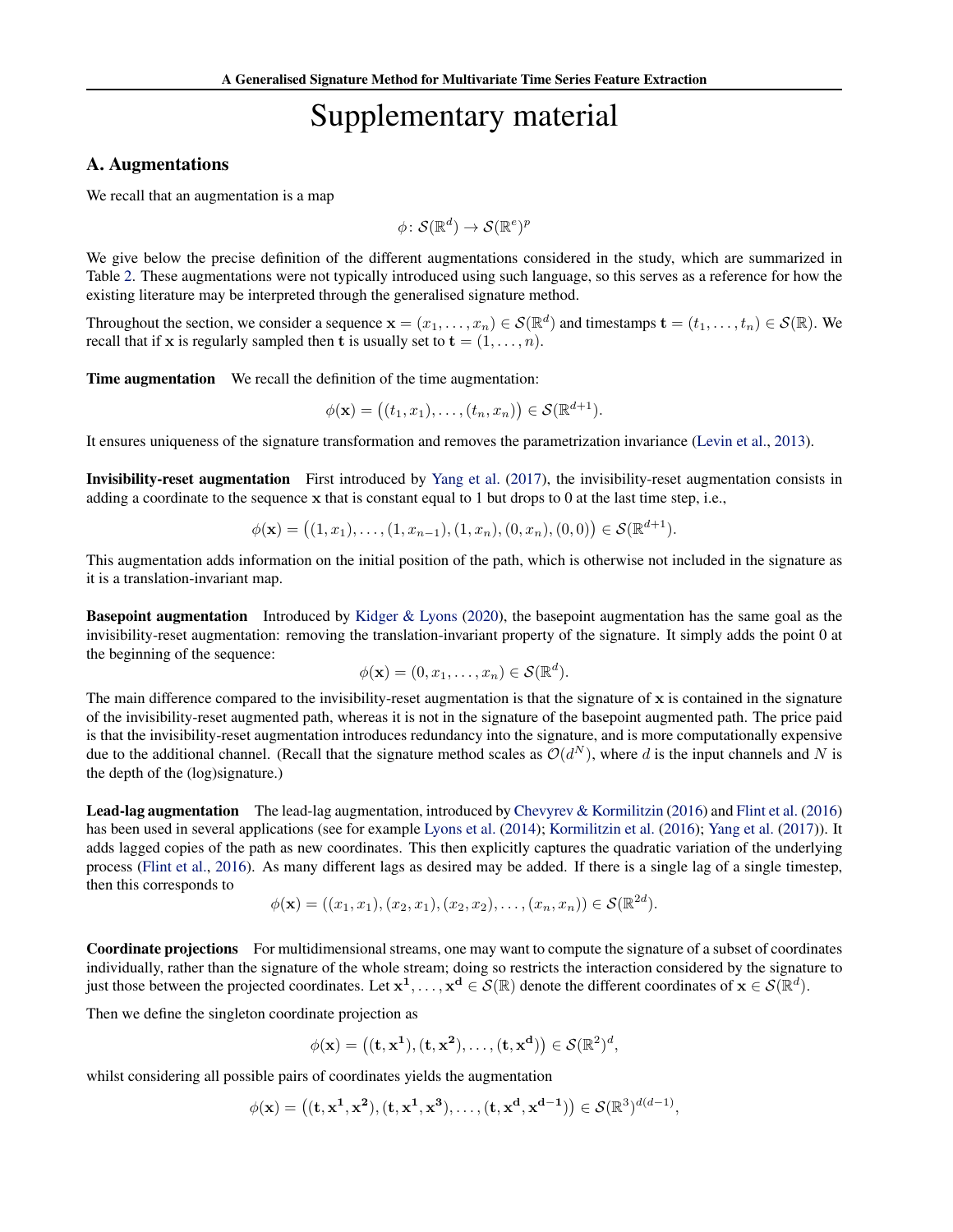<span id="page-12-0"></span>

|                                   | $\epsilon$     | $\boldsymbol{p}$ | Property                               |
|-----------------------------------|----------------|------------------|----------------------------------------|
| Fixed augmentations               |                |                  |                                        |
| None                              | $d_{\cdot}$    | -1               |                                        |
| Time                              | $d+1$ 1        |                  | sensitivity to parametrization,        |
|                                   |                |                  | uniqueness of the signature map        |
| Invisibility-reset                | $d+1$          | $\blacksquare$   | sensitivity to translation             |
| Basepoint                         | d              | 1                | sensitivity to translation             |
| Lead-lag                          | 2d             | 1                | information about quadratic variation, |
|                                   |                |                  | uniqueness of the signature map        |
| Coordinates projection            |                |                  | dimensionality reduction               |
| with singletons                   | 2              | $\overline{d}$   |                                        |
| with pairs                        | 3              | $d(d-1)$         |                                        |
| with triplets                     | $\overline{4}$ | $d(d^2-1)$       |                                        |
| Random projections                | $\epsilon$     | $\boldsymbol{p}$ | dimensionality reduction               |
| Learnt augmentations              |                |                  |                                        |
| Learnt projections                | $\epsilon$     | $\boldsymbol{p}$ | data-dependent and linear              |
| Stream-preserving neural network  | $\epsilon$     | 1                | data-dependent                         |
| Multi-headed stream-preserving NN | $\epsilon$     | $\mathcal{p}$    | data-dependent                         |

Table 2. Summary of the different augmentations

and all possible triples yields the augmentation

$$
\phi(\mathbf{x}) = \left( (\mathbf{t}, \mathbf{x}^1, \mathbf{x}^1, \mathbf{x}^2), (\mathbf{t}, \mathbf{x}^1, \mathbf{x}^1, \mathbf{x}^3), \dots, (\mathbf{t}, \mathbf{x}^d, \mathbf{x}^d, \mathbf{x}^{d-1}) \right) \in \mathcal{S}(\mathbb{R}^4)^{d(d^2-1)}.
$$

The decision to always include a time dimension is a somewhat arbitrary one, and it may alternatively be excluded if desired. (This is done so as to make sense of singleton coordinate projections; otherwise the result is a collection of univariate time series, for which the signature extracts only the increment due to the tree-like equivalence property.)

Random projections When the dimension of the input path is very large, [Lyons & Oberhauser](#page-9-0) [\(2017\)](#page-9-0) have proposed to project it into a smaller space by taking multiple random projections. Let  $e < d$  and let  $A_i : \mathbb{R}^d \to \mathbb{R}^e$  be random affine transformations indexed by  $i \in \{1, \ldots, p\}$ . Then  $\phi$  is defined as

$$
\phi(\mathbf{x}) = ((A_1x_1, \dots, A_1x_n), \dots, (A_px_1, \dots, A_px_n)) \in \mathcal{S}(\mathbb{R}^e)^p.
$$

Learnt projections Rather than taking random projections, [Liao et al.](#page-9-0) [\(2019\)](#page-9-0) learn it from the data. This takes exactly the same form as the random projections, except that the  $A_i$  are learnt.

Stream-preserving neural network [Bonnier et al.](#page-8-0) [\(2019\)](#page-8-0) introduce arbitrary learnt sequence-to-sequences maps prior to the signature transform, and refer to such maps, when parameterised as neural networks, as stream-preserving neural networks. For example these may be standard convolutional or recurrent architectures. In general this may be any learnt transformation

$$
\phi\colon \mathcal{S}(\mathbb{R}^d)\to \mathcal{S}(\mathbb{R}^e).
$$

Multi-headed stream-preserving neural network A straightforward extension of stream-preserving neural networks is to use multiple such networks, so as to avoid a potential bottleneck through the single signature map that it is eventually used in. Letting  $\phi^1, \ldots, \phi^p$  be p different stream-preserving neural networks, then this gives an augmentation

$$
\phi(\mathbf{x}) = (\phi^1(\mathbf{x}), \dots, \phi^p(\mathbf{x})) \in (\mathcal{S}(\mathbb{R}^e))^p.
$$

#### B. Rescaling

The signature transform can be written as a sequence of tensors, indexed by  $k \in \{1, \ldots, N\}$ . The k-th term is of size  $\mathcal{O}(1/k!)$ , as it is computed by an integral over a k-dimensional simplex. It is typical that rescaling these terms to be  $\mathcal{O}(1)$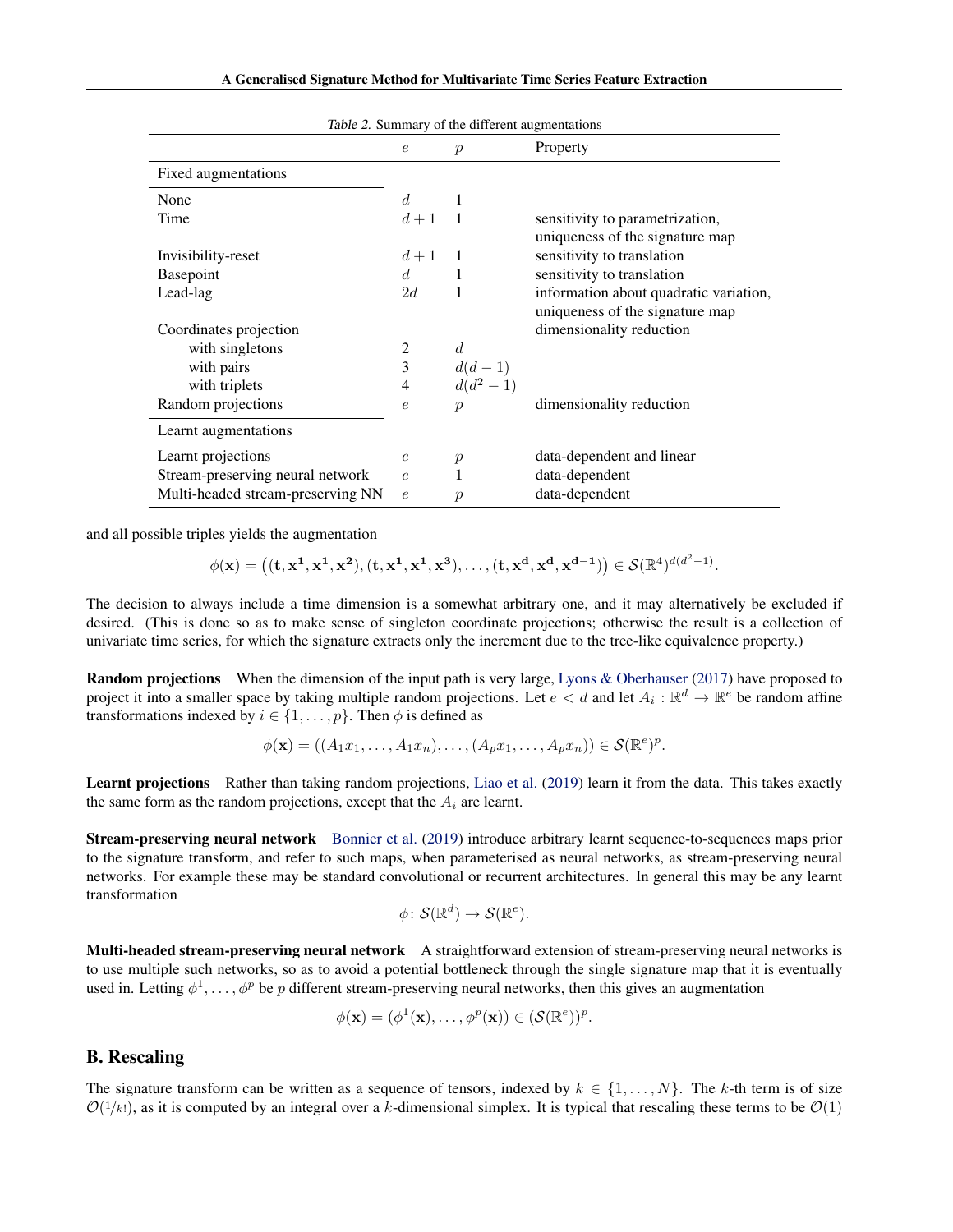<span id="page-13-0"></span>will aid subsequent learning procedures.

One option is to simply multiply the k-th term by k!, which we call *post-signature* scaling.

However, it is possible that the previous option may suffer from numerical stability issues. Thus we also explore the performance of an option, called *pre-signature scaling*, which may alleviate this, which is to multiply the input x by some scaling factor  $\alpha \in \mathbb{R}$ . Then the k-th term will be of size  $\mathcal{O}(\alpha^k/k!)$ , and so by taking  $\alpha = (N!)^{1/N}$  the N-th term in the signature will be  $\mathcal{O}(1)$ ; the trade-off is that Stirling's approximation then shows that the  $N/2$ -th term will be of size  $\mathcal{O}(2^{N/2})$ .

# C. Implementation details

# C.1. General notes

Code All the code for this project is available at [redacted for anonymity].

Libraries The machine learning framework used was PyTorch [\(Paszke et al.,](#page-9-0) [2017\)](#page-9-0) version 1.3.1. Signatures and logsignatures were computed using the Signatory library [\(Kidger & Lyons,](#page-8-0) [2020\)](#page-8-0) version 1.1.6. Scikit-learn [\(Pedregosa](#page-9-0) [et al.,](#page-9-0) [2011\)](#page-9-0) version 0.22.1 was used for the logistic regression and random forest models. The experiments were tracked using the Sacred framework [\(Greff et al.,](#page-8-0) [2017\)](#page-8-0) version 0.8.1.

Normalisation Every dataset was normalised so that each channel has mean zero and unit variance.

Architectures Two different GRU models were used on every dataset; a 'small' one with 32 hidden channels and 2 layers, and a 'large' one with 256 hidden channels and 3 layers.

Likewise, two different Residual CNN models were considered. The 'small' one used 6 blocks, each composed of batch normalisation, ReLU activation, convolution with 32 filters and kernel size 4, batch normalisation, ReLU activation, and a final convolution with 32 filters and kernel size 4, so that there are also 32 channels along the 'residual path'. A final two-hidden-layer neural network with 256 neurons was placed on the output. The 'large' is similar, except that it used 128 filters in both the blocks and the residual path, had 8 blocks, used a kernel size of 8, and the final neural network had 1024 neurons.

The logistic regression was performed three times with different amounts of  $L^2$  regularisation, with scaling hyperparameters of 0.01, 0.2 and 1; for every experiment the regularization hyperparameter achieving the best accuracy on the test set was used.

The random forest used the default Scikit-learn implementation with a maximum depth of 6 and 100 trees.

Optimiser The GRU and CNN were optimised using Adam [\(Kingma & Ba,](#page-8-0) [2015\)](#page-8-0). The learning rate was 0.01 for the GRU, and 0.001 for the residual CNN. The small models were trained for a maximum of 500 epochs; the large models were trained for a maximum of 1000 epochs. The learning rate was decreased by a factor of 10 if validation loss did not improve over a plateau of 10 epochs. Early stopping was used if the validation loss did not improve for 30 epochs. After training the parameters were always rolled back to those that demonstrated the best validation loss over the course of training. The batch size used varied by dataset; in each it was taken to be the power of two that meant that the number of batches per epoch was closest to 40.

Computing infrastructure Experiments were run on an Amazon AWS G3 Instance (g3.16xlarge) equipped with 4 Tesla M60s, parallelized using GNUParallel [\(Tange,](#page-9-0) [2011\)](#page-9-0).

# C.2. Analysis of variations of the signature method

Splits The UEA archive comes with a pre-defined train-test split, which we respect. We take an 80%/20% train/validation split in the training data, stratified by class label. For the Human Activities and Postural Transitions dataset, we take a 60%/15%/25% train/validation/test split from the whole dataset. For the Speech Commands dataset, we take a 68%/17%/15% train/validation/test split from the whole dataset. (These somewhat odd choices corresponding to taking either 25% or 15% of the dataset as test, and then splitting the remaining  $80\%/20\%$  between train and validation.) These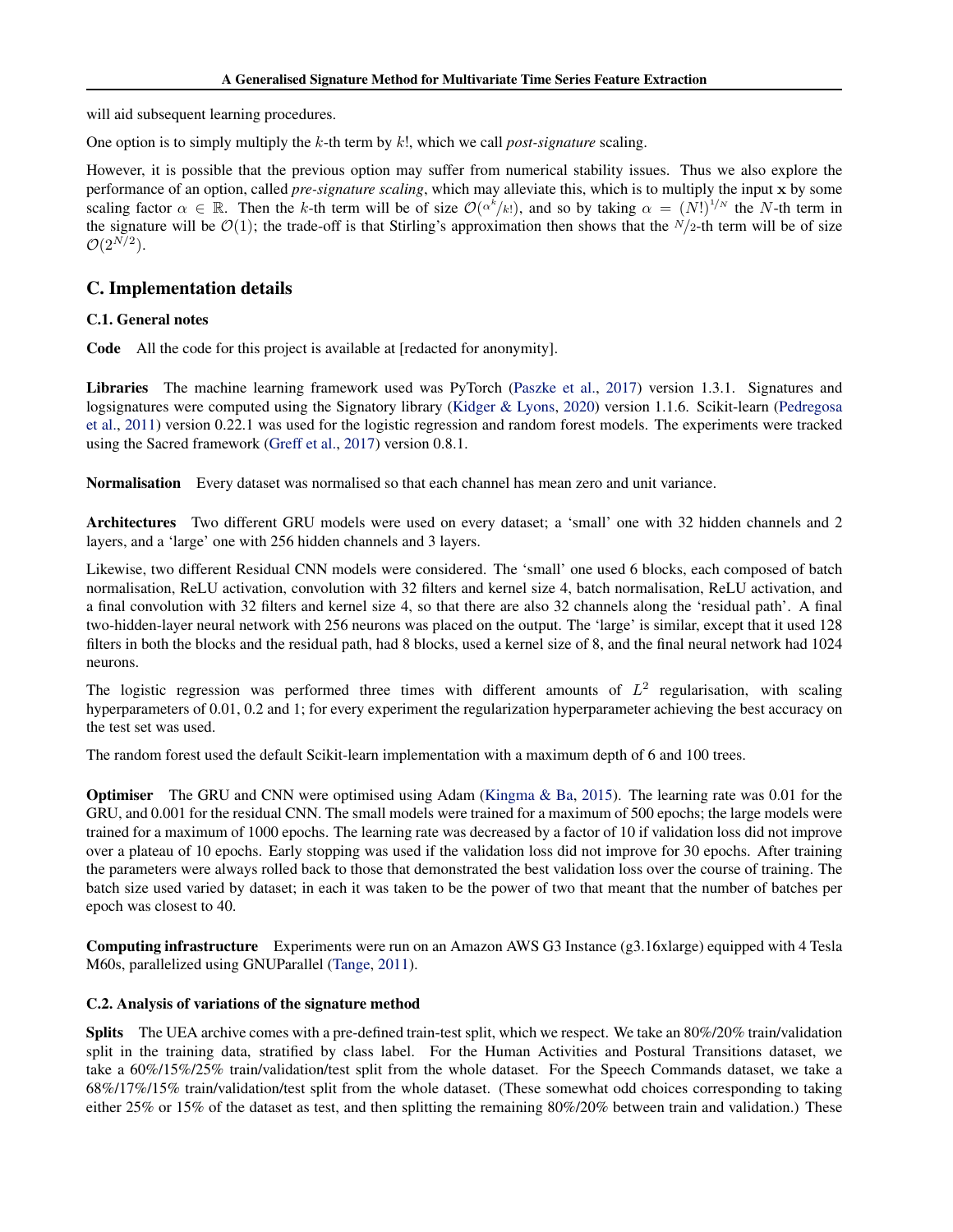<span id="page-14-0"></span>train/validation splits are only used for the training of the GRU and CNN classifiers.

Combinations In total we tested 8569 different combinations.

The variations tested are divided into groups. The first group consists of the sensitivity-adding augmentations, namely time, basepoint and invisibility-reset. Relative to the baseline model, we test every possible combination of these. (Including using none of them.)

The second group consists of those other augmentations, namely the lead-lag, singleton coordinate projection, pair coordinate projection, triplet coordinate projection, random projections, learnt projections, and multi-headed stream preserving neural networks, and finally also the case of no additional augmentation.

For the random projections, we consider four possibilities, with  $e \in \{3, 6\}$  and  $p \in \{2, 5\}$ , all relative to the baseline model.

For no additional augmentation, lead-lag, coordinate projections, learnt projections, and the multi-headed stream preserving neural networks, we compose them with the time, time+basepoint and time+invisibility-reset augmentations (the clear best three from the first group), all relative to the baseline model.

For the learnt projections, we consider four different possibilities corresponding to  $e \in \{3, 6\}$  and  $p \in \{2, 5\}$ ; together with the time/time+basepoint/time+invisibility-reset cases this yields a total of twelve possibilities.

For the multi-headed stream-preserving neural networks, we again consider four different possibilities corresponding to  $e \in \{3, 6\}$  and  $p \in \{2, 5\}$ , for a total of twelve possible augmentation strategies. In each the neural network operates elementwise, so as to map one sequence to another, and is given by a feedforward neural network of three hidden layers separated by ReLU activation functions. When  $e = 3$  the hidden layers have 16 neurons each, and when  $e = 6$  they have 32 neurons each.

For both the learnt projections and multi-headed stream-preserving neural networks, training these requires backpropagating through the model, so these were only considered for the GRU and residual CNN model. (The logistic regression model would in principle be possible as well, except that we ended up implementing this through Scikit-learn rather than PyTorch.)

We note that there are a great many possible ways of doing stream preserving neural networks, of which these are a small fraction. Their relatively weak performance here may likely be improved upon with greater tuning on an individual task, or the selection of better final models than were considered here.

The third group consisted of the different windows. Recall that the baseline model used a global window; we then consider varying this to two possible sliding windows, two possible expanding windows, and three possible dyadic windows. The two possible sliding/expanding windows are chosen so that either 5 or 20 windows are applied across the full length of the dataset. The three possible dyadic windows are depths 2, 3, 4. Thus in total there are 8 possible window combinations we consider.

The fourth group consists of rescaling options, namely no rescaling, pre-signature rescaling, and post-signature rescaling.

**Omissions** For the empirical study on the variations on the signature method, we excluded those UEA datasets with a dimension d over 60, so as to reduce the computational cost. This results removes 6 of the 30 datasets from the study, namely DuckDuckGeese, FaceDetection, Heartbeat, InsectWingbeat, MotorImagery, and PEMS-SF. These were nonetheless used in the demonstration of performance of the canonical signature method in Figure [6.](#page-7-0) Furthermore those combinations of dataset/variation/model which produced more than  $10^5$  signature features were omitted, to keep the computation managable. See Table [3.](#page-15-0)

# C.3. The canonical signature pipeline

For each dataset, we implement the following steps. First, the sequences are augmented with time and basepoint augmentations. Then, we consider every combination of signature depth in  $\{1, 2, 3, 4, 5, 6\}$  and hierarchical dyadic window depth in  $\{2, 3, 4\}$ . For each of these choices, we perform a randomized grid search on a random forest classifier to optimize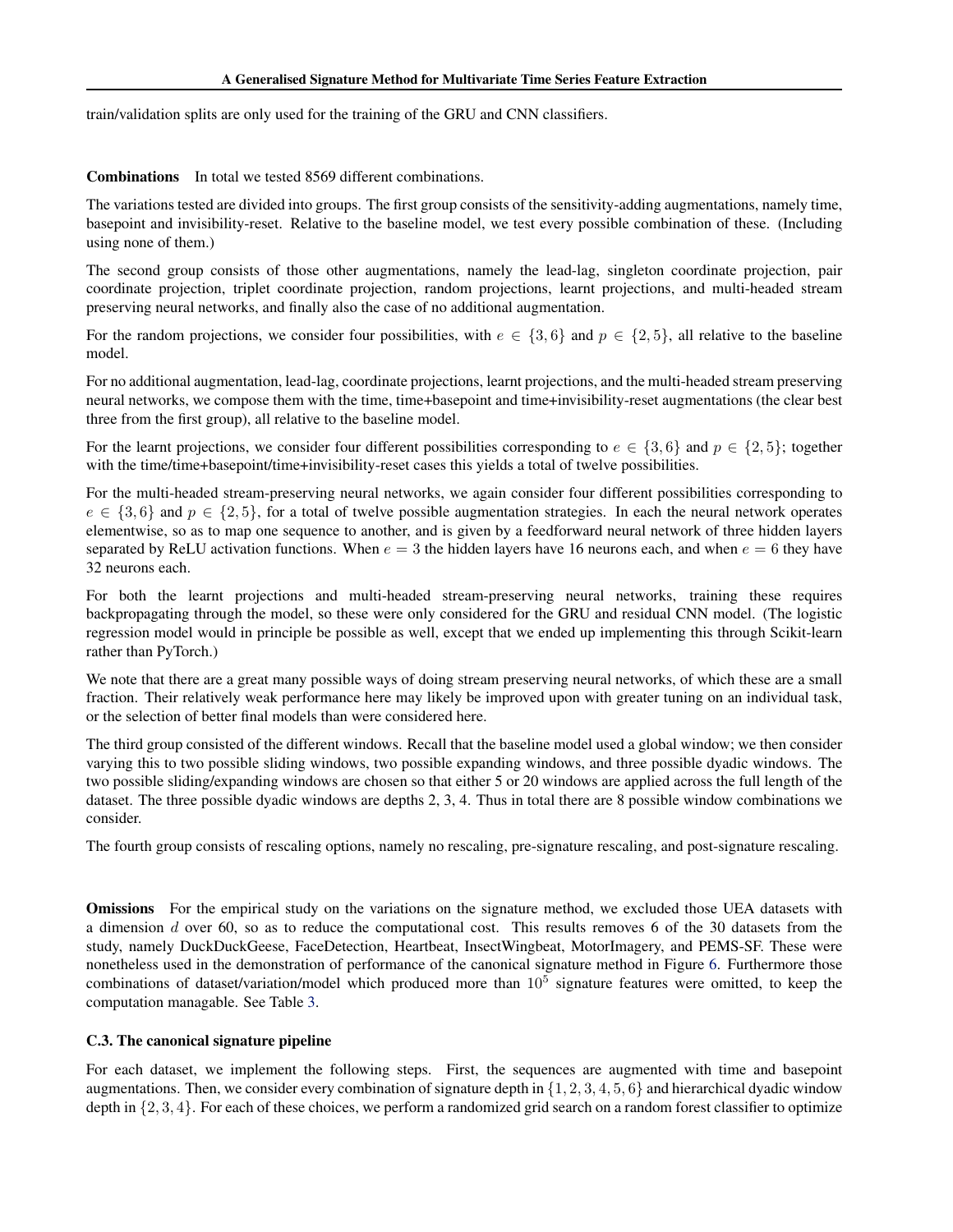|  |  |  |  | A Generalised Signature Method for Multivariate Time Series Feature Extraction |  |  |  |
|--|--|--|--|--------------------------------------------------------------------------------|--|--|--|
|--|--|--|--|--------------------------------------------------------------------------------|--|--|--|

<span id="page-15-0"></span>

| <i>rable 5.</i> Summary of the number of combinations considered and omnited. |                               |   |                     |                     |  |  |  |
|-------------------------------------------------------------------------------|-------------------------------|---|---------------------|---------------------|--|--|--|
| <b>Variations</b>                                                             | # Classifiers<br># Variations |   | # Omitted           | # Total             |  |  |  |
|                                                                               |                               |   | <b>Combinations</b> | <b>Combinations</b> |  |  |  |
| Basic augmentations (Figure 2)                                                | 6                             | 6 | 54                  | 936                 |  |  |  |
| Other augmentations (Figure 3)                                                |                               |   |                     |                     |  |  |  |
| Lead-lag/None                                                                 | 3                             | 6 | 100/27              | 468                 |  |  |  |
| Coordinates projection $(1)/(2)/(3)$                                          | 3                             | 6 | 12/12/54            | 468                 |  |  |  |
| Random projections                                                            | 4                             |   | 32                  | 624                 |  |  |  |
| Learnt projections / MHSP                                                     | 12                            | 4 | 348/176             | 1248                |  |  |  |
| Windows (Figure 4)                                                            | 8                             | 6 | 227                 | 1248                |  |  |  |
| Signature/Logsignature transform                                              | 12                            | 6 | 361                 | 1872                |  |  |  |
| Rescalings (Figure 8)                                                         | 3                             | 6 | 12                  | 468                 |  |  |  |
| <b>Total</b>                                                                  |                               |   | 1415                | 9984                |  |  |  |

Table 3. Summary of the number of combinations considered and omitted.

its number of trees and maximal depth parameters. We test 20 combinations randomly sampled from the following grids:

n trees  $= [50, 100, 500, 1000]$ ,  $max\_depth = [2, 4, 6, 8, 12, 16, 24, 32, 45, 60, 80, None].$ 

Note that a maximal depth set to 'None' means that the trees are expanded until all leaves contain exactly one sample. Finally, we choose the combination of signature and hierarchical dyadic window depths which maximise the out-of-bag score.

# D. Additional results

# D.1. Analysis of variations of the signature method

Running time To get a sense of the cost of each augmentation or window, we present the run times of each augmentation/model combination, and each window/model combination. (The times for varying between signature and logsignature, and between different rescalings, are largely insignificant.) See Table [4.](#page-16-0)

The run times are averaged over every UEA dataset. As the datasets are of very different sizes this thus represents quite a crude statistic, and in particular produces very large variances, so these are most meaningful simply with respect to each other.

Sensitivity-inducing augmentations broken down by dataset type Table [5](#page-16-0) shows the average rank of each of the first group of augmentations (that add sensitivity to certain kinds of perturbation) by dataset type, where the types are taken from [Bagnall et al.](#page-8-0) [\(2018\)](#page-8-0). (This may be regarded as a companion to Table [6.](#page-17-0))

It is interesting to note that for EEG data, it seems better not to consider the time augmentation, whereas it is the case for other applications. In particular the combination of time and basepoint augmentations achieve the best ranks for human action and motion recognition (HAR and MOTION in Table [5\)](#page-16-0). Recognizing an action may not be translation-invariant nor invariant by time reparametrization.

Other augmentations broken down by dataset characteristichs Table [6p](#page-17-0)resents the average ranks of the other augmentations borken down by some characteristics of the datasets.

Here we see that there is generally a better choice than doing nothing at all, but that this better choice. For example on long or high-dimensional datasets, coordinate projections often perform well, whilst multi-headed stream preserving transformations do substantially better on EEG datasets. Lead-lag remains a strong choice in many cases.

Depth study on the signature transform In the main text we focused on the difference between the signature and logsignature transforms, and stated that larger depths must be chosen by a bias-variance tradeoff. Here we consider varying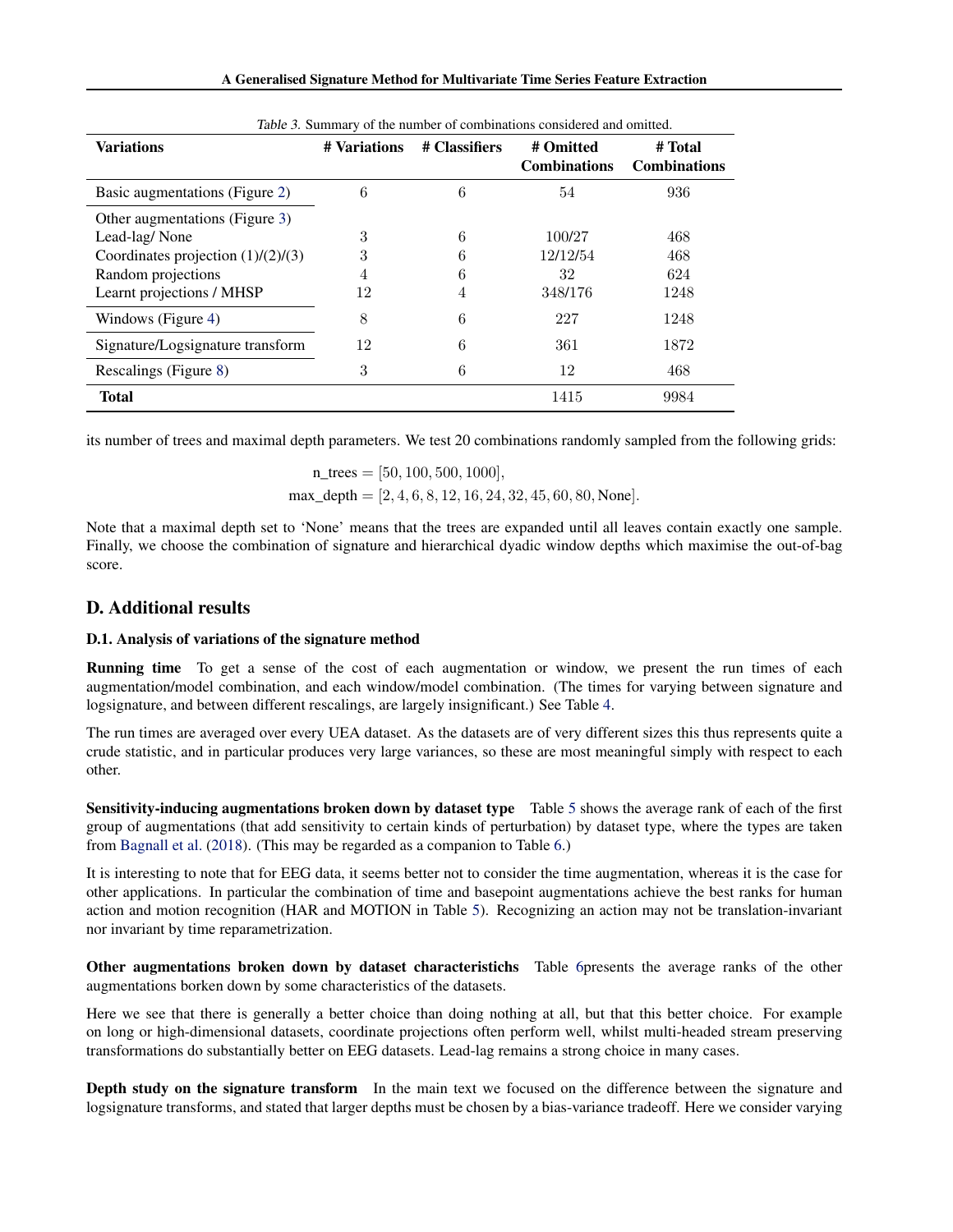<span id="page-16-0"></span>

|                                         | <b>Classifier</b> |             |                        |                  |  |
|-----------------------------------------|-------------------|-------------|------------------------|------------------|--|
|                                         | <b>CNN</b>        | <b>GRU</b>  | Logistic<br>regression | Random<br>forest |  |
| Time augment & Global window (Baseline) | 69.8(98.0)        | 22.2 (31.8) | 2.67(7.09)             | 2.23(4.84)       |  |
| <b>Augmentation</b>                     |                   |             |                        |                  |  |
| None                                    | 48.1 (63.5)       | 16.8(33.6)  | 3.55(9.91)             | 66.3 (321)       |  |
| Lead-lag                                | 48.58 (69.99)     | 15.2(18.1)  | 5.76(11.7)             | 3.35(6.04)       |  |
| Coordinates projection (1)              | 32.8 (31.49)      | 13.4 (17.8) | 1.37(4.2)              | 12.2(59.3)       |  |
| Coordinates projection (2)              | 41.5(51.4)        | 22.6 (62.3) | 3.01(8.54)             | 42.3 (203)       |  |
| Coordinates projection (3)              | 41.3 (39.9)       | 19.1(24.5)  | 5.41 (9.76)            | 6.3(14.1)        |  |
| Random projection                       | 62.2(70.1)        | 21.1 (31.2) | 0.86(1.25)             | 1.4(2.47)        |  |
| Learnt projection                       | 917 (1288)        | 752 (972)   |                        |                  |  |
| Multi-headed stream-preserving          | 1051 (1677)       | 1758 (4442) |                        |                  |  |
| <b>Window</b>                           |                   |             |                        |                  |  |
| Sliding                                 | 90.6 (120)        | 79.4 (175)  | 10.1(27.4)             | 6.4(16.0)        |  |
| Expanding                               | 102(133)          | 68.7 (115)  | 9.98(27.2)             | 7.17(19.0)       |  |
| Dyadic                                  | 725 (868)         | 56.9(65.1)  | 12.5(33.2)             | 7.59(18.3)       |  |

Table 4. Average run time (in seconds) for various experiments. mean (std), averaged over all UEA datasets.

Table 5. Average ranks for different augmentations by type of data. Lower is better.

|               | <b>Augmentation</b> |      |      |                              |                     |                              |  |
|---------------|---------------------|------|------|------------------------------|---------------------|------------------------------|--|
| Data type     | None                | Time |      | Basepoint Invisibility-reset | Time +<br>Basepoint | Time +<br>Invisibility-reset |  |
| EEG           | 3.88                | 3.50 | 4.00 | 2.00                         | 4.00                | 3.63                         |  |
| <b>HAR</b>    | 5.00                | 2.95 | 4.85 | 3.65                         | 2.00                | 2.55                         |  |
| <b>MOTION</b> | 5.25                | 2.75 | 5.75 | 3.88                         | 1.50                | 1.88                         |  |
| <b>OTHER</b>  | 4.43                | 3.31 | 4.88 | 3.19                         | 2.87                | 2.31                         |  |

the depth together with the choice of signature or logsignature, and taking the best transform for each depth. See Figure 7. We see that larger depths do indeed generally correspond to increased performance, up to a point. The optimal depth will depend on the complexity of the task, as the number of features increases exponentially with the depth.



Figure 7. Critical differences plot for the depth study on the UEA datasets.

Rescaling critical difference diagram In Figure [8,](#page-17-0) we see that pre-signature rescaling performs significantly worse than the other two options and that no significant difference between post-rescaling and no rescaling is found.

#### D.2. Complete results

We present in Tables [7,](#page-18-0) [8,](#page-18-0) [9,](#page-19-0) [10,](#page-19-0) [11](#page-20-0) and [12](#page-20-0) the performance of the different signature variations on each dataset. The tables were obtained by maximizing the test accuracy of the signature method over the different classifiers considered. Recall that some values are omitted due to the large number of signature features that would be obtained.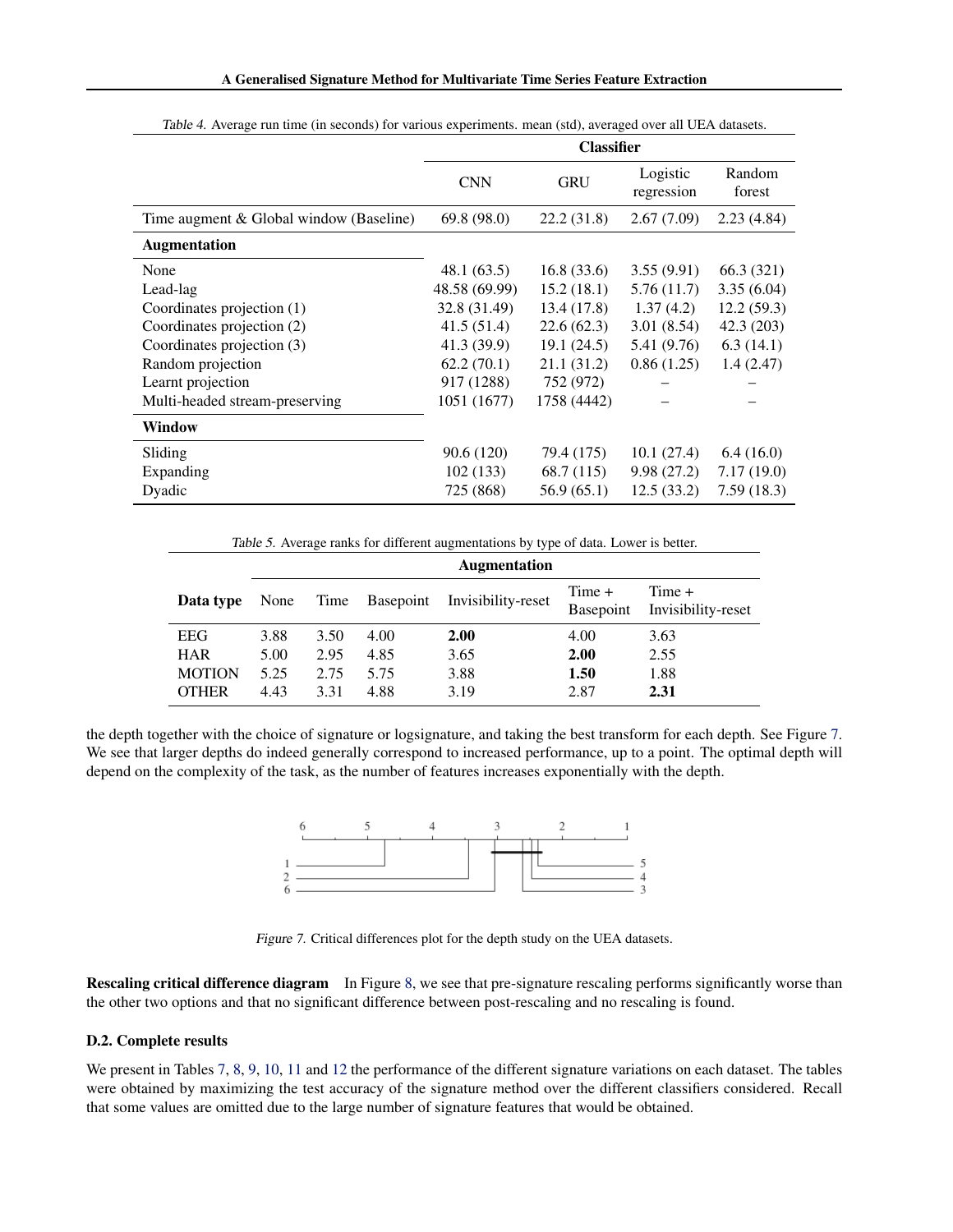<span id="page-17-0"></span>

|                | <b>Augmentation</b> |          |      |      |                               |                      |                      |             |
|----------------|---------------------|----------|------|------|-------------------------------|----------------------|----------------------|-------------|
| Characteristic | None                | Lead-lag | (1)  | (2)  | Coordinates projection<br>(3) | Random<br>Projection | Learnt<br>Projection | <b>MHSP</b> |
| Data type      |                     |          |      |      |                               |                      |                      |             |
| EEG            | 4.88                | 4.83     | 6.50 | 3.13 | 5.67                          | 4.38                 | 2.75                 | 2.75        |
| HAR            | 2.25                | 1.78     | 7.20 | 3.50 | 2.90                          | 4.75                 | 6.50                 | 6.50        |
| <b>MOTION</b>  | 2.63                | 1.75     | 7.00 | 4.50 | 2.13                          | 5.00                 | 7.33                 | 5.00        |
| <b>OTHER</b>   | 2.88                | 3.92     | 5.44 | 2.63 | 3.29                          | 4.69                 | 6.00                 | 5.21        |
| Series length  |                     |          |      |      |                               |                      |                      |             |
| $<$ 50         | 3.20                | 2.20     | 7.40 | 3.20 | 2.70                          | 5.10                 | 7.00                 | 5.20        |
| 50-100         | 2.20                | 1.33     | 6.00 | 4.10 | 2.75                          | 6.20                 | 4.80                 | 5.10        |
| 100-500        | 2.28                | 2.57     | 7.28 | 3.50 | 2.63                          | 4.17                 | 6.63                 | 5.33        |
| > 500          | 4.00                | 4.00     | 5.28 | 2.64 | 4.57                          | 4.07                 | 4.40                 | 5.60        |
| Dimension $d$  |                     |          |      |      |                               |                      |                      |             |
| 2              | 4.67                | 3.5      | 6.33 | 4.33 | 4.0                           | 2.83                 | 6.67                 | 3.67        |
| $3 - 5$        | 2.5                 | 2.21     | 6.36 | 3.43 | 3.14                          | 4.64                 | 6.67                 | 6.83        |
| $6 - 8$        | 3.25                | 2.5      | 6.94 | 3.0  | 3.56                          | 5.0                  | 5.29                 | 6.0         |
| >8             | 2.25                | 3.75     | 6.31 | 3.19 | 2.5                           | 5.19                 | 5.29                 | 4.19        |
|                |                     |          |      |      |                               |                      |                      |             |
|                | 3                   |          |      | 2    |                               |                      |                      |             |
|                |                     |          |      |      |                               |                      |                      |             |
|                | Pre<br>Post         |          |      |      |                               |                      | None                 |             |

Table 6. Average ranks for different augmentations by dataset characteristics. Lower is better.



#### D.3. Canonical signature method

In Table [13](#page-21-0) we give the full results for our canonical signature method on all UEA datasets, together with the results of [Ruiz et al.](#page-9-0) [\(2020\)](#page-9-0) used in Figure [6.](#page-7-0)

Finally, we give in Table [14](#page-21-0) the hyperparameters that were selected for each dataset in the signature pipeline model.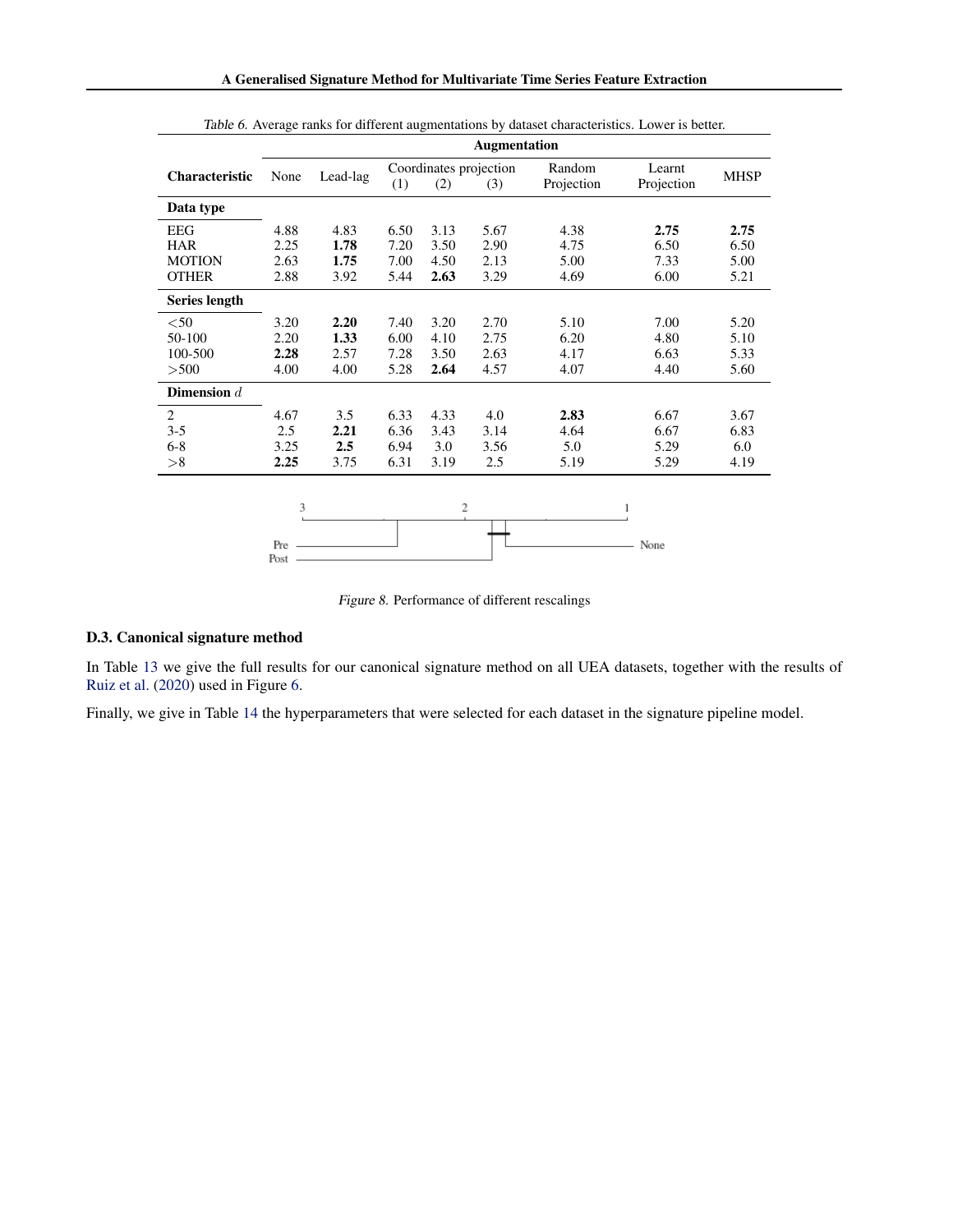<span id="page-18-0"></span>

|                             |       |       |           | <b>Augmentation</b> |                     |                              |
|-----------------------------|-------|-------|-----------|---------------------|---------------------|------------------------------|
| <b>Dataset</b>              | None  | Time  | Basepoint | Invisibility-reset  | Time +<br>Basepoint | Time +<br>Invisibility-reset |
| ArticularyWordRecognition   | 96.0  | 96.3  | 95.7      | 96.3                | 97.7                | 97.0                         |
| AtrialFibrillation          | 46.7  | 46.7  | 40.0      | 33.3                | 40.0                | 40.0                         |
| <b>BasicMotions</b>         | 100.0 | 100.0 | 100.0     | 100.0               | 100.0               | 100.0                        |
| CharacterTrajectories       | 88.3  | 93.2  | 86.4      | 88.7                | 93.8                | 93.7                         |
| Cricket                     | 91.7  | 94.4  | 94.4      | 97.2                | 97.2                | 95.8                         |
| ERing                       | 80.0  | 92.6  | 77.4      | 89.6                | 91.9                | 92.2                         |
| EigenWorms                  | 72.5  | 79.4  | 74.8      | 76.3                | 87.0                | 81.7                         |
| Epilepsy                    | 84.8  | 89.9  | 91.3      | 91.3                | 97.1                | 94.9                         |
| <b>EthanolConcentration</b> | 27.8  | 29.3  | 33.5      | 41.8                | 34.6                | 41.4                         |
| FingerMovements             | 55.0  | 52.0  | 57.0      | 58.0                | 55.0                | 56.0                         |
| HandMovementDirection       | 29.7  | 33.8  | 32.4      | 33.8                | 36.5                | 32.4                         |
| Handwriting                 | 21.9  | 30.8  | 23.6      | 24.6                | 30.6                | 28.7                         |
| Japanese Vowels             | 85.4  | 85.1  | 97.3      | 98.1                | 97.3                | 98.1                         |
| <b>LSST</b>                 | 42.0  | 47.4  | 44.0      | 44.4                | 50.9                | 48.7                         |
| Libras                      | 72.8  | 84.4  | 65.0      | 75.0                | 80.0                | 77.2                         |
| <b>NATOPS</b>               | 81.7  | 88.3  | 79.4      | 79.4                | 91.1                | 92.2                         |
| PenDigits                   | 91.1  | 97.1  | 88.3      | 93.1                | 96.8                | 97.1                         |
| PhonemeSpectra              | 4.7   | 8.2   | 4.3       | 5.7                 | 10.0                | 8.1                          |
| <b>RacketSports</b>         | 78.9  | 80.3  | 78.9      | 82.9                | 82.9                | 81.6                         |
| SelfRegulationSCP1          | 81.6  | 83.3  | 76.8      | 84.0                | 75.4                | 85.0                         |
| SelfRegulationSCP2          | 57.2  | 56.7  | 56.1      | 56.7                | 56.1                | 55.0                         |
| SpokenArabicDigits          | 82.5  | 85.5  | 80.5      | 88.0                | 85.1                | 90.1                         |
| StandWalkJump               | 60.0  | 46.7  | 40.0      | 46.7                | 40.0                | 46.7                         |
| <b>UWaveGestureLibrary</b>  | 84.1  | 87.5  | 79.7      | 82.8                | 87.5                | 83.4                         |
| Human Activity              | 73.0  | 76.6  | 92.3      | 92.2                | 93.0                | 93.8                         |
| <b>Speech Commands</b>      | 71.4  | 75.9  | 74.7      | 74.9                | 79.7                | 79.5                         |
| Average rank                | 4.69  | 3.12  | 4.87      | 3.29                | 2.5                 | 2.54                         |

Table 7. Accuracy of sensitivity-inducing augmentations per dataset

| Table 8. Accuracy of other augmentations per dataset |  |  |
|------------------------------------------------------|--|--|
|                                                      |  |  |

|                              |       |                          |      |                               | Augmentation      | <i>rable 6.</i> Accuracy of other augmentations per dataset |                          |                          |
|------------------------------|-------|--------------------------|------|-------------------------------|-------------------|-------------------------------------------------------------|--------------------------|--------------------------|
| <b>Dataset</b>               | None  | Lead-lag                 | (1)  | Coordinates projection<br>(2) | (3)               | Random<br>projection                                        | Learnt<br>projection     | <b>MHSP</b>              |
| ArticularyWordRecognition    | 97.7  | 96.3                     | 83.3 | 95.7                          | 97.0              | 95.3                                                        | 73.7                     | 80.3                     |
| AtrialFibrillation           | 46.7  | 40.0                     | 53.3 | 53.3                          | 46.7              | 66.7                                                        | 46.7                     | 53.3                     |
| <b>BasicMotions</b>          | 100.0 | 100.0                    | 80.0 | 100.0                         | 100.0             | 100.0                                                       | 97.5                     | 87.5                     |
| <b>CharacterTrajectories</b> | 93.8  | 95.3                     | 43.9 | 93.2                          | 93.8              | 93.3                                                        | 89.6                     | 91.1                     |
| Cricket                      | 97.2  | 98.6                     | 90.3 | 97.2                          | 95.8              | 88.9                                                        | 69.4                     | 56.9                     |
| ERing                        | 92.6  | 94.8                     | 79.3 | 89.3                          | 91.9              | 74.4                                                        | 62.2                     | 61.1                     |
| EigenWorms                   | 87.0  | 87.8                     | 50.4 | 84.0                          | 89.3              | 78.6                                                        | $\overline{\phantom{0}}$ | $\overline{\phantom{0}}$ |
| Epilepsy                     | 97.1  | 97.1                     | 55.8 | 95.7                          | 95.7              | 81.9                                                        | 67.4                     | 65.9                     |
| EthanolConcentration         | 41.4  | 39.9                     | 42.2 | 43.3                          | 42.2              | 30.4                                                        | 32.3                     | 30.0                     |
| FingerMovements              | 56.0  | $\qquad \qquad -$        | 59.0 | 58.0                          |                   | 55.0                                                        | 60.0                     | 65.0                     |
| <b>HandMovementDirection</b> | 36.5  | 31.1                     | 31.1 | 40.5                          | 37.8              | 37.8                                                        | 33.8                     | 44.6                     |
| Handwriting                  | 30.8  | 33.5                     | 11.3 | 27.8                          | 30.0              | 21.6                                                        | 12.6                     | 13.2                     |
| Japanese Vowels              | 98.1  | 97.6                     | 94.1 | 97.8                          | 97.6              | 84.1                                                        | 95.4                     | 95.9                     |
| <b>LSST</b>                  | 50.9  | 55.6                     | 43.5 | 51.7                          | 52.8              | 43.7                                                        | 34.4                     | 39.8                     |
| Libras                       | 84.4  | 86.7                     | 47.8 | 83.9                          | 85.0              | 86.7                                                        | 73.3                     | 81.1                     |
| <b>NATOPS</b>                | 92.2  | $\overline{\phantom{0}}$ | 33.3 | 90.6                          | 91.1              | 85.6                                                        | 83.9                     | 81.7                     |
| PenDigits                    | 97.1  | 98.3                     | 60.2 | 96.8                          | 97.2              | 96.7                                                        | 96.5                     | 97.4                     |
| PhonemeSpectra               | 10.0  | $\qquad \qquad -$        | 4.5  | 9.4                           | 10.6              | 8.9                                                         | 7.2                      | 7.7                      |
| <b>RacketSports</b>          | 82.9  | 82.2                     | 53.3 | 85.5                          | 84.2              | 75.7                                                        | 73.7                     | 75.0                     |
| SelfRegulationSCP1           | 85.0  | 86.0                     | 61.8 | 85.0                          | 84.0              | 81.6                                                        | 86.7                     | 84.6                     |
| SelfRegulationSCP2           | 56.7  | 57.2                     | 55.6 | 58.9                          | 55.6              | 60.6                                                        | 59.4                     | 57.8                     |
| SpokenArabicDigits           | 90.1  | 96.6                     | 58.5 | 86.0                          | 90.0              | 83.0                                                        | 88.0                     | 86.0                     |
| StandWalkJump                | 46.7  | 40.0                     | 40.0 | 53.3                          | 40.0              | 53.3                                                        | $\overline{\phantom{0}}$ | $\overline{\phantom{0}}$ |
| <b>UWaveGestureLibrary</b>   | 87.5  | 88.8                     | 50.6 | 85.6                          | 87.5              | 86.2                                                        | 74.1                     | 75.6                     |
| Human Activity               | 93.8  | 93.6                     | 75.8 | 93.2                          | 93.6              | 69.2                                                        | 91.3                     | 91.5                     |
| Speech Commands              | 79.7  | $\qquad \qquad -$        | 14.9 | 77.1                          | $\qquad \qquad -$ | 70.2                                                        | -                        | 76.1                     |
| Average ranks                | 2.9   | 2.77                     | 6.52 | 3.33                          | 3.23              | 4.71                                                        | 5.83                     | 5.31                     |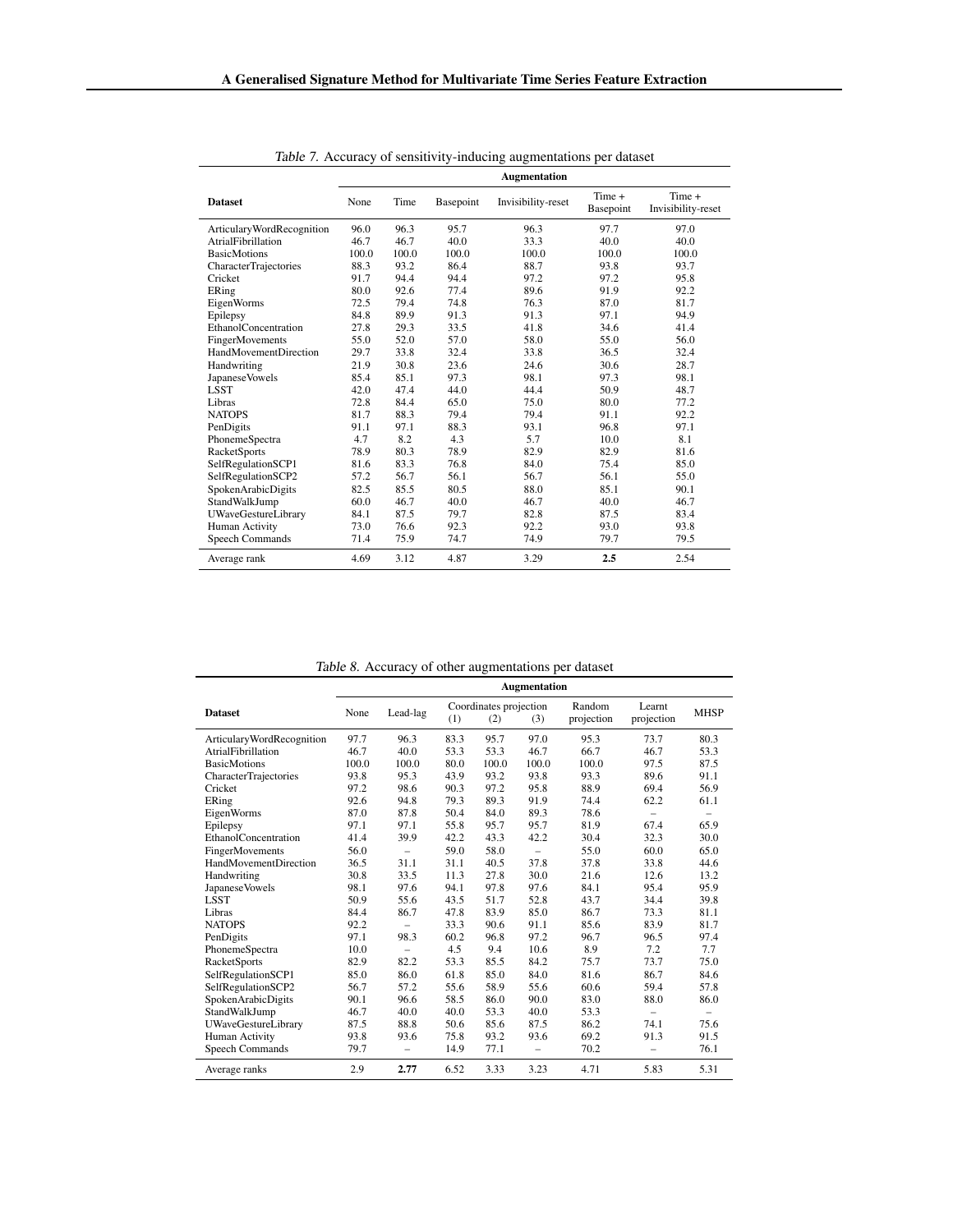<span id="page-19-0"></span>

| <i>raone 5. Treedracy</i> of whiteows per dataset | <b>Window</b> |         |           |        |  |
|---------------------------------------------------|---------------|---------|-----------|--------|--|
| <b>Dataset</b>                                    | Global        | Sliding | Expanding | Dyadic |  |
| ArticularyWordRecognition                         | 96.3          | 89.3    | 99.0      | 99.0   |  |
| <b>AtrialFibrillation</b>                         | 46.7          | 46.7    | 46.7      | 60.0   |  |
| <b>BasicMotions</b>                               | 100.0         | 100.0   | 100.0     | 100.0  |  |
| <b>CharacterTrajectories</b>                      | 93.2          | 94.6    | 96.9      | 97.1   |  |
| Cricket                                           | 97.2          | 93.1    | 97.2      | 95.8   |  |
| ERing                                             | 90.7          | 88.5    | 91.9      | 94.8   |  |
| EigenWorms                                        | 80.2          | 74.8    | 78.6      | 76.3   |  |
| Epilepsy                                          | 89.9          | 92.8    | 92.0      | 94.2   |  |
| EthanolConcentration                              | 30.4          | 38.8    | 30.0      | 35.7   |  |
| FingerMovements                                   | 50.0          | -       | -         | -      |  |
| <b>HandMovementDirection</b>                      | 33.8          | 33.8    | 36.5      | 33.8   |  |
| Handwriting                                       | 30.1          | 21.5    | 30.2      | 27.2   |  |
| Japanese Vowels                                   | 85.1          | 76.5    | 88.1      | 89.2   |  |
| <b>LSST</b>                                       | 47.8          | 43.1    | 48.3      | 46.6   |  |
| Libras                                            | 83.3          | 85.6    | 91.1      | 90.0   |  |
| <b>NATOPS</b>                                     | 93.3          | 84.4    | 90.6      | -      |  |
| PenDigits                                         | 95.8          | -       | -         | 97.6   |  |
| PhonemeSpectra                                    | 8.6           | 9.2     | 9.6       | 10.4   |  |
| <b>RacketSports</b>                               | 82.2          | 80.3    | 84.2      | 88.2   |  |
| SelfRegulationSCP1                                | 82.6          | 87.4    | 84.0      | 86.7   |  |
| SelfRegulationSCP2                                | 56.7          | 60.6    | 54.4      | 56.1   |  |
| SpokenArabicDigits                                | 85.5          | 91.5    | 93.7      | 96.6   |  |
| StandWalkJump                                     | 46.7          | 53.3    | 46.7      | 53.3   |  |
| <b>UWaveGestureLibrary</b>                        | 86.6          | 79.4    | 89.1      | 89.7   |  |
| Human Activity                                    | 76.1          | 73.0    | 80.4      | 81.7   |  |
| <b>Speech Commands</b>                            | 75.9          | 76.5    | 82.3      | 83.0   |  |
| Average ranks                                     | 2.83          | 3.04    | 2.17      | 1.73   |  |

Table 9. Accuracy of windows per dataset

Table 10. Accuracy of signature and logsignature transforms per dataset.

|                              | <b>Transform</b> |              |  |  |
|------------------------------|------------------|--------------|--|--|
| <b>Dataset</b>               | Signature        | Logsignature |  |  |
| ArticularyWordRecognition    | 97.7             | 97.3         |  |  |
| AtrialFibrillation           | 60.0             | 53.3         |  |  |
| <b>BasicMotions</b>          | 100.0            | 100.0        |  |  |
| <b>CharacterTrajectories</b> | 93.8             | 93.8         |  |  |
| Cricket                      | 100.0            | 100.0        |  |  |
| ERing                        | 90.0             | 89.3         |  |  |
| EigenWorms                   | 79.4             | 81.7         |  |  |
| Epilepsy                     | 93.5             | 91.3         |  |  |
| <b>EthanolConcentration</b>  | 31.9             | 30.0         |  |  |
| FingerMovements              | 59.0             | 56.0         |  |  |
| HandMovementDirection        | 40.5             | 40.5         |  |  |
| Handwriting                  | 35.3             | 24.5         |  |  |
| Japanese Vowels              | 85.9             | 86.8         |  |  |
| <b>LSST</b>                  | 52.0             | 46.4         |  |  |
| Libras                       | 90.6             | 87.8         |  |  |
| <b>NATOPS</b>                | 89.4             | 91.7         |  |  |
| PenDigits                    | 97.8             | 97.5         |  |  |
| PhonemeSpectra               | 8.9              | 7.6          |  |  |
| <b>RacketSports</b>          | 85.5             | 84.9         |  |  |
| SelfRegulationSCP1           | 84.0             | 83.3         |  |  |
| SelfRegulationSCP2           | 57.2             | 56.1         |  |  |
| SpokenArabicDigits           | 87.5             | 85.8         |  |  |
| StandWalkJump                | 53.3             | 53.3         |  |  |
| <b>UWaveGestureLibrary</b>   | 90.0             | 86.9         |  |  |
| Human Activity               | 78.7             | 78.3         |  |  |
| Speech Commands              | 75.9             | 76.3         |  |  |
| Average ranks                | 1.25             | 1.75         |  |  |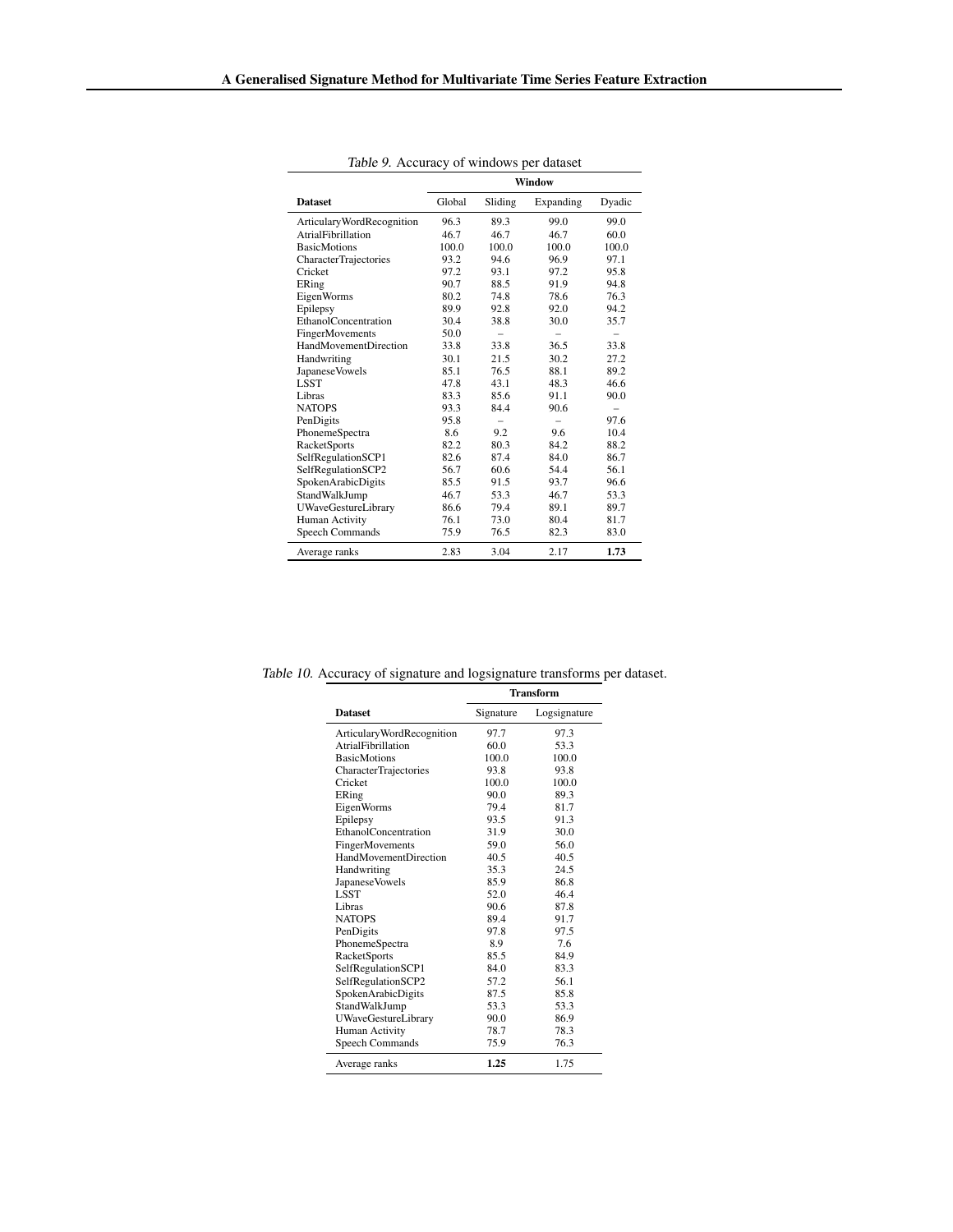|                              | <b>Rescaling</b> |       |            |  |  |
|------------------------------|------------------|-------|------------|--|--|
| <b>Dataset</b>               | None             | Post  | <b>Pre</b> |  |  |
| Articulary Word Recognition  | 97.3             | 97.0  | 97.7       |  |  |
| AtrialFibrillation           | 53.3             | 53.3  | 46.7       |  |  |
| <b>BasicMotions</b>          | 100.0            | 100.0 | 100.0      |  |  |
| <b>CharacterTrajectories</b> | 94.6             | 94.6  | 94.6       |  |  |
| Cricket                      | 98.6             | 97.2  | 97.2       |  |  |
| ERing                        | 93.7             | 93.7  | 93.0       |  |  |
| EigenWorms                   | 80.9             | 80.9  | 79.4       |  |  |
| Epilepsy                     | 92.0             | 92.0  | 91.3       |  |  |
| EthanolConcentration         | 31.2             | 31.6  | 30.0       |  |  |
| FingerMovements              | 54.0             | 54.0  | 50.0       |  |  |
| HandMovementDirection        | 35.1             | 32.4  | 29.7       |  |  |
| Handwriting                  | 36.6             | 36.4  | 37.1       |  |  |
| Japanese Vowels              | 87.3             | 85.9  | 85.7       |  |  |
| <b>LSST</b>                  | 55.8             | 55.6  | 55.4       |  |  |
| Libras                       | 85.0             | 861   | 84.4       |  |  |
| <b>NATOPS</b>                | 92.8             | 92.8  | 91.7       |  |  |
| PenDigits                    | 96.6             | 96.7  | 96.7       |  |  |
| PhonemeSpectra               | 80               | 8.1   | 8.2        |  |  |
| <b>RacketSports</b>          | 84 2             | 84 2  | 836        |  |  |
| SelfRegulationSCP1           | 79.5             | 83.3  | 84.6       |  |  |
| SelfRegulationSCP2           | 561              | 57.2  | 56.7       |  |  |
| SpokenArabicDigits           | 90.5             | 90.5  | 90.2       |  |  |
| StandWalkJump                | 467              | 53.3  | 46.7       |  |  |
| <b>UWaveGestureLibrary</b>   | 87.5             | 87.2  | 87.2       |  |  |
| Human Activity               | 85.0             | 84.6  | 85.1       |  |  |
| Speech Commands              | 77.0             | 75.7  | 75.9       |  |  |
| Average ranks                | 1.73             | 1.92  | 2.35       |  |  |

<span id="page-20-0"></span>Table 11. Accuracy of rescaling choices per dataset

|                            | Depth |                |       |       |                          |                          |
|----------------------------|-------|----------------|-------|-------|--------------------------|--------------------------|
| <b>Dataset</b>             | 1     | $\overline{c}$ | 3     | 4     | 5                        | 6                        |
| ArticularyWordRecognition  | 83.3  | 96.0           | 97.3  | 97.7  | 95.3                     |                          |
| AtrialFibrillation         | 40.0  | 40.0           | 60.0  | 33.3  | 40.0                     | 53.3                     |
| <b>BasicMotions</b>        | 70.0  | 100.0          | 100.0 | 100.0 | 100.0                    | 92.5                     |
| CharacterTrajectories      | 42.3  | 88.0           | 93.2  | 93.8  | 92.9                     | 93.8                     |
| Cricket                    | 30.6  | 93.1           | 97.2  | 98.6  | 100.0                    | -                        |
| ERing                      | 77.0  | 89.6           | 90.0  | 89.3  | 88.9                     | 84.8                     |
| EigenWorms                 | 46.6  | 81.7           | 79.4  | 79.4  | -                        |                          |
| Epilepsy                   | 50.7  | 78.3           | 89.9  | 93.5  | 93.5                     | 93.5                     |
| EthanolConcentration       | 25.5  | 30.8           | 30.0  | 31.2  | 31.9                     | 27.4                     |
| FingerMovements            | 57.0  | 58.0           | 59.0  |       |                          |                          |
| HandMovementDirection      | 40.5  | 36.5           | 37.8  | 39.2  | 32.4                     |                          |
| Handwriting                | 7.3   | 22.4           | 32.4  | 33.3  | 35.3                     | 32.7                     |
| JapaneseVowels             | 78.9  | 85.9           | 86.8  | 84.3  | 81.4                     |                          |
| <b>LSST</b>                | 40.9  | 45.6           | 47.6  | 50.6  | 52.0                     | 44.7                     |
| Libras                     | 51.7  | 77.2           | 85.0  | 87.8  | 88.9                     | 90.6                     |
| <b>NATOPS</b>              | 35.0  | 86.7           | 91.7  |       | $\overline{\phantom{0}}$ | -                        |
| PenDigits                  | 60.0  | 90.4           | 96.9  | 97.7  | 97.4                     | 97.8                     |
| PhonemeSpectra             | 4.1   | 7.6            | 8.9   |       |                          |                          |
| <b>RacketSports</b>        | 44.1  | 77.0           | 78.9  | 84.9  | 85.5                     | 82.2                     |
| SelfRegulationSCP1         | 53.6  | 80.2           | 84.0  | 83.3  | 81.9                     |                          |
| SelfRegulationSCP2         | 56.1  | 55.0           | 56.7  | 54.4  | 57.2                     | -                        |
| SpokenArabicDigits         | 52.1  | 85.8           | 85.5  | 87.5  |                          |                          |
| StandWalkJump              | 46.7  | 46.7           | 46.7  | 46.7  | 53.3                     | 46.7                     |
| <b>UWaveGestureLibrary</b> | 49.4  | 83.1           | 86.6  | 87.8  | 90.0                     | 88.1                     |
| Human Activity             | 47.7  | 78.3           | 76.0  | 78.7  | 78.6                     |                          |
| Speech Commands            | 14.8  | 69.6           | 76.3  | -     | -                        | $\overline{\phantom{0}}$ |
| Average ranks              | 4.73  | 3.44           | 2.62  | 2.48  | 2.38                     | 3.04                     |

Table 12. Accuracy of (log)signature depth per dataset.